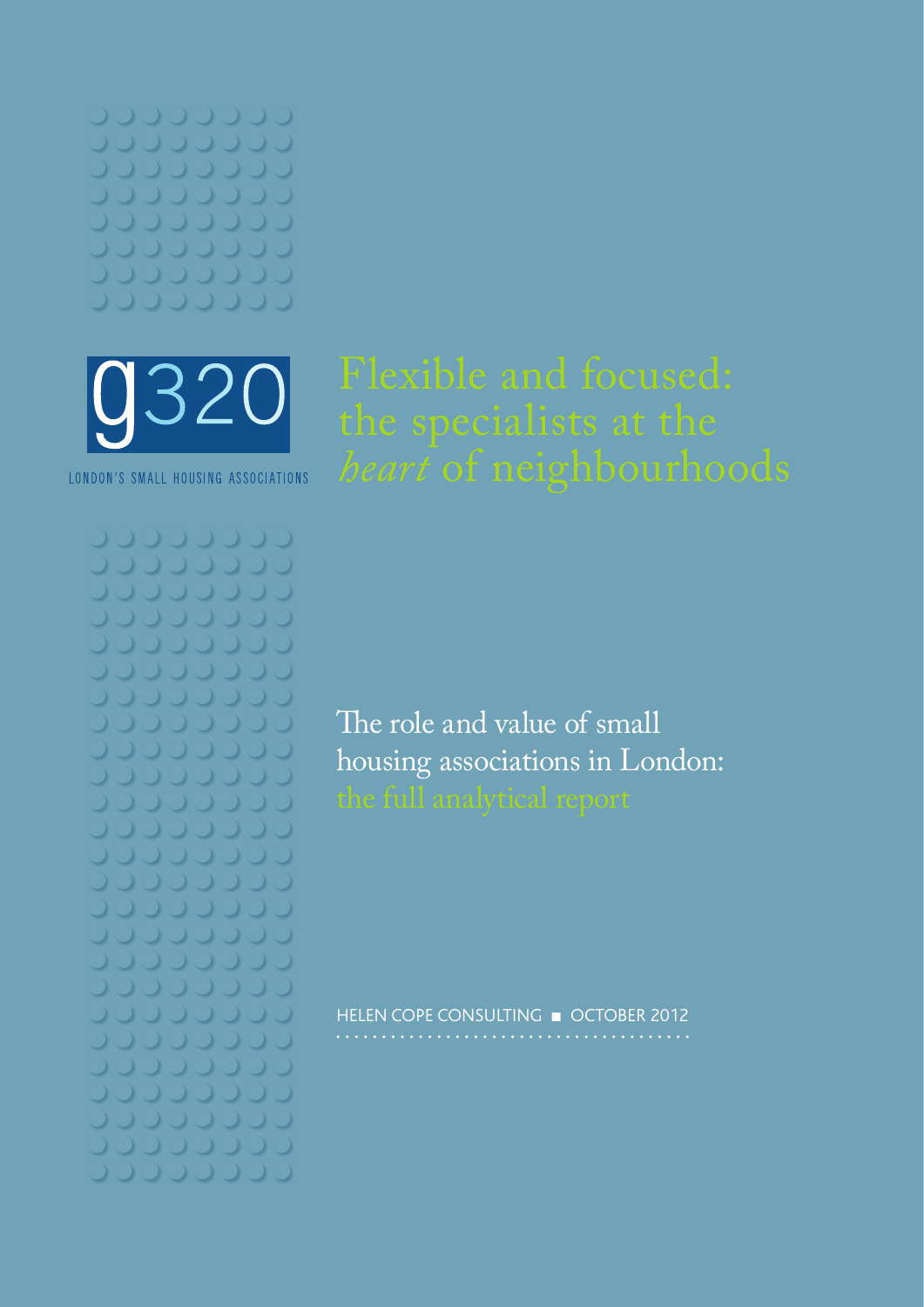# 2222<br>2222<br>2222

### **Contents**

### Acknowledgements

| 1 |     | Introduction                                                                |                 |
|---|-----|-----------------------------------------------------------------------------|-----------------|
|   | 1.1 | Introduction                                                                | 3               |
|   | 1.2 | The challenge of the operational environment                                | 3               |
|   | 1.3 | Methodology                                                                 | 4               |
|   | 1.4 | About this report                                                           | 4               |
| 2 |     | <b>Smaller housing associations in London</b>                               |                 |
|   | 2.1 | Smaller housing associations: national profile                              | 5               |
|   | 2.2 | Smaller housing associations in London                                      | 5               |
|   | 2.3 | Providing homes with care and support                                       | $\overline{7}$  |
|   | 2.4 | Housing management performance                                              | 10              |
| 3 |     | <b>Current challenges and strengths:</b><br>the housing associations survey |                 |
|   | 3.1 | Overview                                                                    | 12 <sup>2</sup> |
|   | 3.2 | Unlocking value for stakeholders                                            | 12              |
|   | 3.3 | Challenges and strengths                                                    | 14              |
|   | 3.4 | Looking to the future                                                       | 14              |
| 4 |     | The value of smaller housing associations:<br>stakeholder survey            |                 |
|   | 4.1 | Relationships with smaller housing associations                             | 15              |
|   | 4.2 | Attributes of smaller housing associations                                  | 16              |
|   | 4.3 | Relationships with stakeholders                                             | 17              |
|   | 4.4 | Services, organisation and outcomes                                         | 18              |
|   | 4.5 | Looking to the future                                                       | 19              |
| 5 |     | Development potential                                                       |                 |
|   | 5.1 | Attitudes to new development                                                | 21              |
|   | 5.2 | Limiting factors for new development                                        | 21              |
|   | 5.3 | Grant availability                                                          | 22              |
|   | 5.4 | Land availability                                                           | 22              |
|   | 5.5 | Loan finance                                                                | 23              |
| 6 |     | Final observations and policy considerations                                |                 |
|   | 6.1 | Overview                                                                    | 24              |
|   | 6.2 | Considerations for smaller housing associations                             | 24              |
|   | 6.3 | Considerations for stakeholders                                             | 16              |

### Charts *and* tables

### Charts

| 2.1 | Household composition                                  |
|-----|--------------------------------------------------------|
| 2.2 | General needs: economic<br>status of head of household |
| 2.3 | General needs: income<br>source of household head      |
| 2.4 | Net weekly income of tenant<br>or partner and tenant   |
| 2.5 | Ethnicity of people housed                             |
| 2.6 | Referral source: general needs                         |
| 2.7 | Supported housing by need                              |
| 2.8 | Referral source:<br>supported housing                  |
| 3.1 | Homes owned and managed                                |
| 3.2 | Prime role                                             |
| 3.3 | Key challenges and strengths                           |
| 4.1 | Direct relationships<br>with smaller HAs               |
| 4.2 | Perceptions of smaller HAs                             |
| 4.3 | Relationships seen to<br>unlock the greatest value     |
| 4.4 | How much relationships<br>unlock/add value             |
| 4.5 | Rating service delivery and<br>organisational features |
| 5.1 | Attitudes to development                               |
| 5.2 | Main limiting factors for<br>new development           |
| 5.3 | Barriers to loan finance                               |

### Tables

| 2.1 | Management performance:<br>HAs in England and London               |
|-----|--------------------------------------------------------------------|
| 2.2 | Management performance:<br>smaller HAs nationally and in<br>London |
| 3.1 | Key challenges and strengths as<br>perceived by smaller HAs        |
| 4.1 | <b>Attributes and values</b>                                       |
| 4.2 | How far relationships unlock/<br>add value                         |
| 43  | Service delivery and<br>organisational features                    |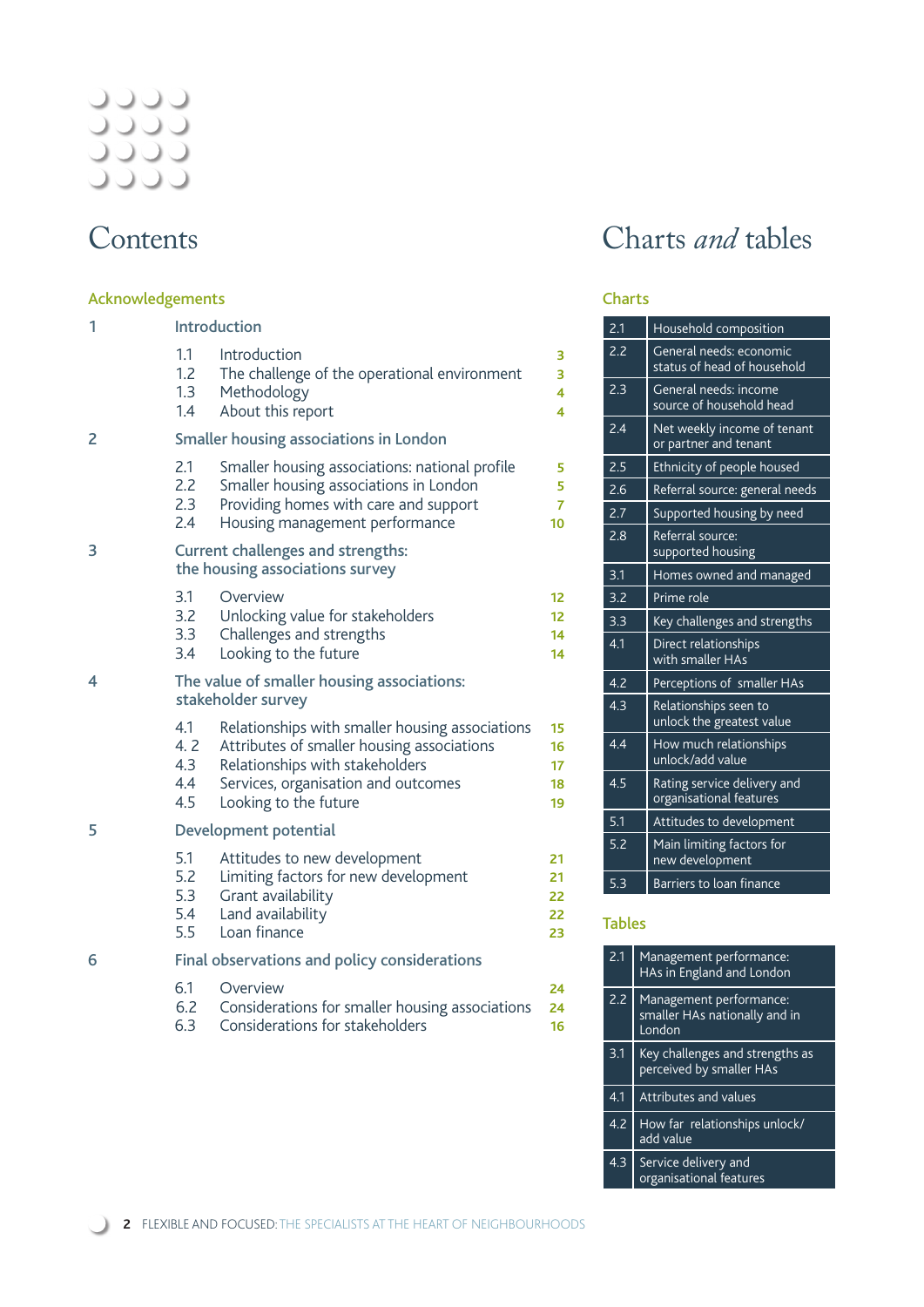### しつつこ 0000 0000

### **<sup>1</sup>**Introduction

### 1.1 Introduction

This report was commissioned by g320 – the representative body for smaller housing associations working in London.

#### The report:

- sets out the evidence of the role and contribution of smaller housing associations in London and considers their potential
- highlights which smaller housing association activities unlock the greatest value for stakeholders
- considers the development potential of smaller housing associations
- looks to the future and makes recommendations regarding the implications of the study.

### 1.2 The challenge of the operational environment

The coalition government has brought radical change to the operating environment of housing providers. In the case of housing policy, the Affordable Rent regime has radically reformed investment funding and tenure security in the sector from April 2011.

In return for funding, housing providers are operating a new form of fixed term tenure with rents set at a maximum of 80% of local market rents. Furthermore the associated reduction in grant has had a significant impact on housing providers' investment programmes.

There is a challenging national public sector deficit reduction programme in place and supported housing funding is no longer ring-fenced by local authorities, who are seeking cost reductions in their contracts.

The term 'smaller' in this report includes housing associations operating in London with up to 1,000 homes in ownership or management.

The report acknowledges from the outset that this subsector is very diverse – even more so than the housing association sector generally.

This makes generalisation less appropriate and makes it more difficult to develop a typical profile of this sub-sector. Small is not always beautiful and of course there are poor performers as well as excellent ones, as with any diverse group.

This report is not about 'big versus 'small'. Size is becoming irrelevant given the operating climate for social housing providers.

What matters is how they serve local communities and whether smaller housing associations can offer added value.

This is not even about housing management performance, although it has its place. Competent, indeed good performance is rightly the minimum expectation of all stakeholders, from residents to funders.

What this report seeks to do is to evidence the role and potential of smaller housing associations in an authentic manner and to consider how this can be fully utilised to benefit the Londoners they serve.

Welfare reform, with changes to welfare benefits and especially housing benefit, is affecting every housing provider service, from housing allocations to housing development.

Housing associations are recasting their budgets and re-examining cash flows in the face of housing benefit cuts arising from the bedroom tax regulations, the benefit cap, and the direct payment of housing benefit to residents.

Working and non-working residents face radical changes and cuts to their housing and out of work benefits. All landlords face a management challenge from this loss of income.

There are two key aspects to the coalition government's approach to community and society. Firstly, the *Big Society* – a government-led programme for structural change which aims to devolve power to the lowest possible level and use the state to galvanise community engagement and 'social renewal'1 . This approach is intended to offset the impact of deficit reduction measures.

The potential of the *Big Society* lies in:

- encouraging citizens' involvement and action
- recognising that everyone has assets, not just problems
- building and strengthening social networks
- using local knowledge to get better results.

<sup>1</sup> Coote, A *Cutting It: The 'Big Society' and the new austerity*, NEF (2010)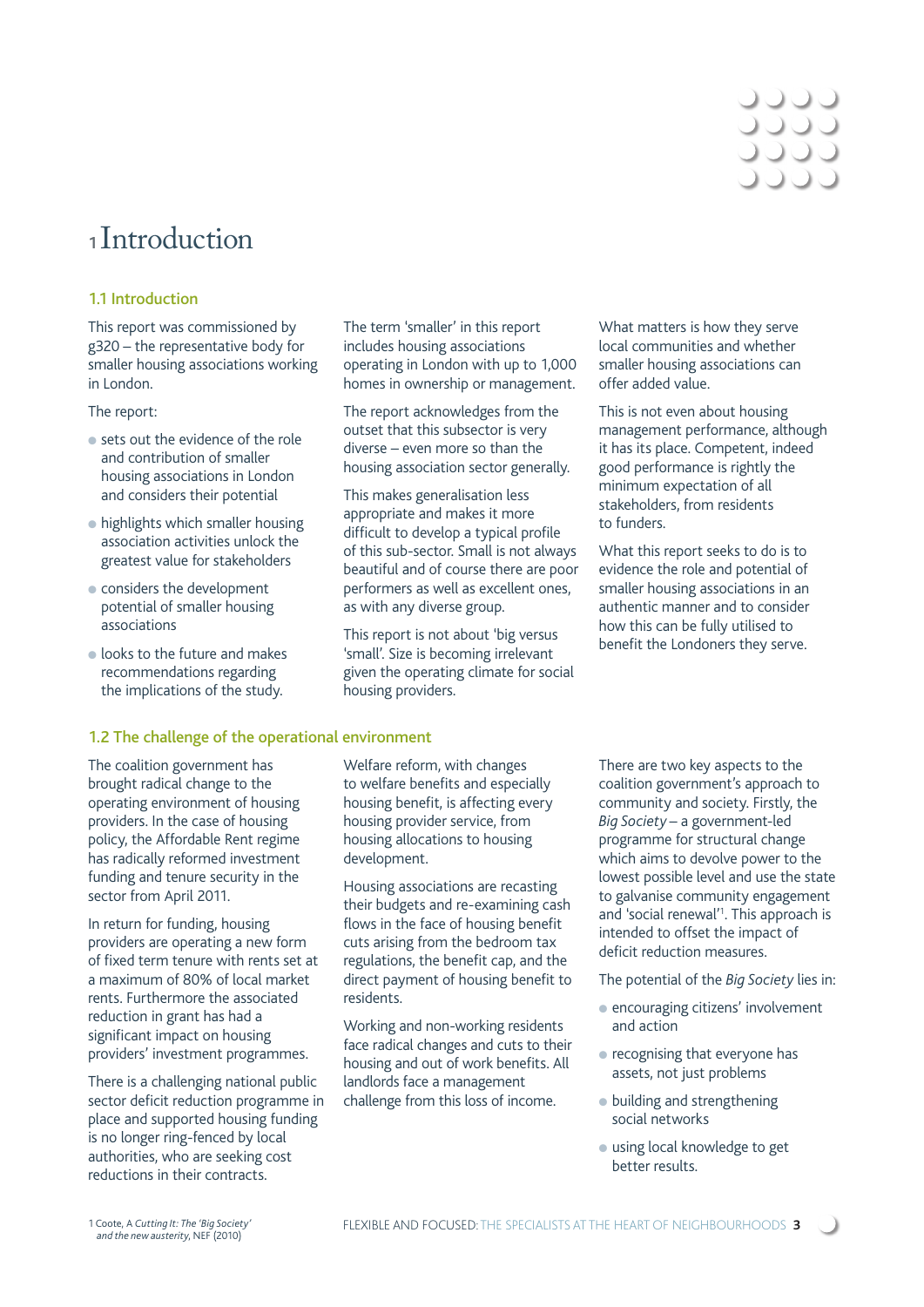### 0000 **JJJJ** 0000 **DOOC**

Secondly, the localism agenda intended to bring about further change through new opportunities around Community Right to Build, neighbourhood planning and the transfer of under-used public assets.

### 1.3 Methodology

The following methods were used to undertake the research:

- literature review of relevant reports
- a survey of smaller housing associations to understand their view of their potential and strengths and challenges that they face
- a separate on-line survey of stakeholders. This considered achievements and practical action arising from g320 members' work across London and the role and value stakeholders place on smaller housing associations, their potential and how responsive they are to housing and related needs.

### 1.4 About this report

Section 2 outlines the housing role of London's smaller housing associations for both general needs and supported housing. This section also considers their housing management performance.

Section 3 examines the findings of a survey of smaller housing associations including their view of their current challenges and strengths.

This report takes these changes into account, and considers how smaller housing associations can meet the challenges and how their stakeholders can help them realise their full potential in this tough climate.

- interviews with stakeholders
- performance review including analysis of performance indicators and CORE data.

Tenants were not approached for this research as it was possible to ascertain their views through the performance indicators and tenant satisfaction surveys.

Throughout the report, short case studies illustrate the work of smaller housing associations and contribute to the evidence base.

Section 4 sets out the findings of the stakeholder survey.

Section 5 considers the development potential of smaller housing associations.

Section 6 makes further observations and offers some conclusions and recommendations.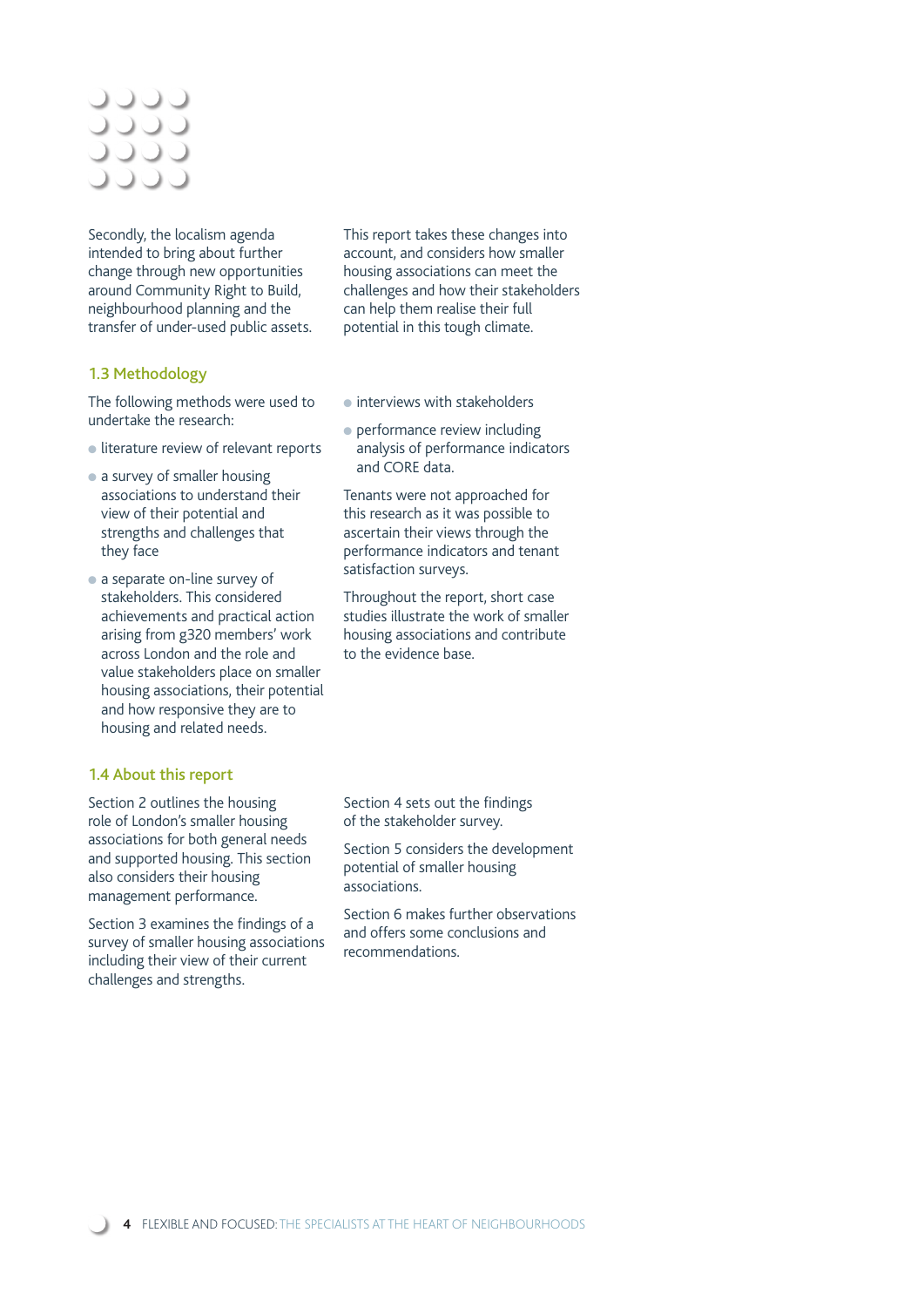

### **2.** Smaller housing associations in London

### 2.1 Smaller housing associations: national profile

In March 2011 there were 2,769 housing associations registered with the Tenant Services Authority. Of these, a large proportion were smaller, with just over 1,200 housing associations in England owning or managing fewer than 1,000 homes.<sup>2</sup>

Most are independent, although 150 of them operate within group structure arrangements as subsidiaries of large organisations. In fact, the average number of homes owned nationwide by housing associations is just 931.

So although smaller housing associations are viewed as niche and have a lower profile nationally than their larger counterparts, as organisations they are in fact typical of this diverse sector.

Smaller housing associations owned 61,000 homes for general needs or 3.1% of the national housing stock at March 2011.

They provide 45,700 homes for supported housing and/or housing for older people or about 10% of this specialist provision.

Specialist homes represent about 50% of smaller housing associations' stock as opposed to just 15% in those organisations with more than 2,500 homes including those with over 10,000 homes.

The health of this sub-sector is therefore of particular importance for vulnerable client groups. The supported housing sector caters for the following needs:

- housing for older people
- people with alcohol problems
- people with drug problems
- people with mental health problems
- people with learning disabilities
- offenders and people at risk of offending
- people with physical or sensory difficulties
- refugees (permanent)
- teenage parents
- women at risk of domestic violence
- people with HIV or aids
- young people leaving care
- young people at risk
- single homeless people with support needs
- homeless families with support needs
- rough sleepers

#### 2.2 Smaller housing associations in London

London's 368 housing associations own and manage over 430,000 properties in the capital - providing a home to one in ten Londoners.

Older persons and supported housing services account for about 59,000 homes. There are about 300 organisations with fewer than 1,000 units that own 39,745 of London homes which is about 9.2% of the total.

### Key points: the scope of activity

At 31 March 2011, smaller housing associations in London owned and managed over 39,745 homes or 9.2% of the capital's total housing association stock.

..................................

In 2010/11, smaller housing associations housed 3,746 households with support needs. This represented 26% of all vulnerable people housed by London's housing associations.

. . . . . . .

In 2010/11 the smaller housing associations also housed almost 900 households in general needs affordable homes in London. 

55% of general needs households housed in 2010/11 were nominated by local authorities and 27.5% of general needs households housed were considered homeless.

..............................

55% of supported households were nominated or referred by a local authority, housing or social services department and 24% were referred by voluntary agencies.

The largest groups assisted through lettings to supported housing in 2010/11 were young people at risk and single homeless people.<br>\*\*\*\*\*\*\*\*\*\*\*\*\*\*\*\*\*\*\*\*\*\*\*\*\*\*\*\*\*

Analysis of performance data shows that there is little difference across the board between larger and smaller associations with the exception of tenant satisfaction, which is significantly higher among tenants of smaller associations.

...................................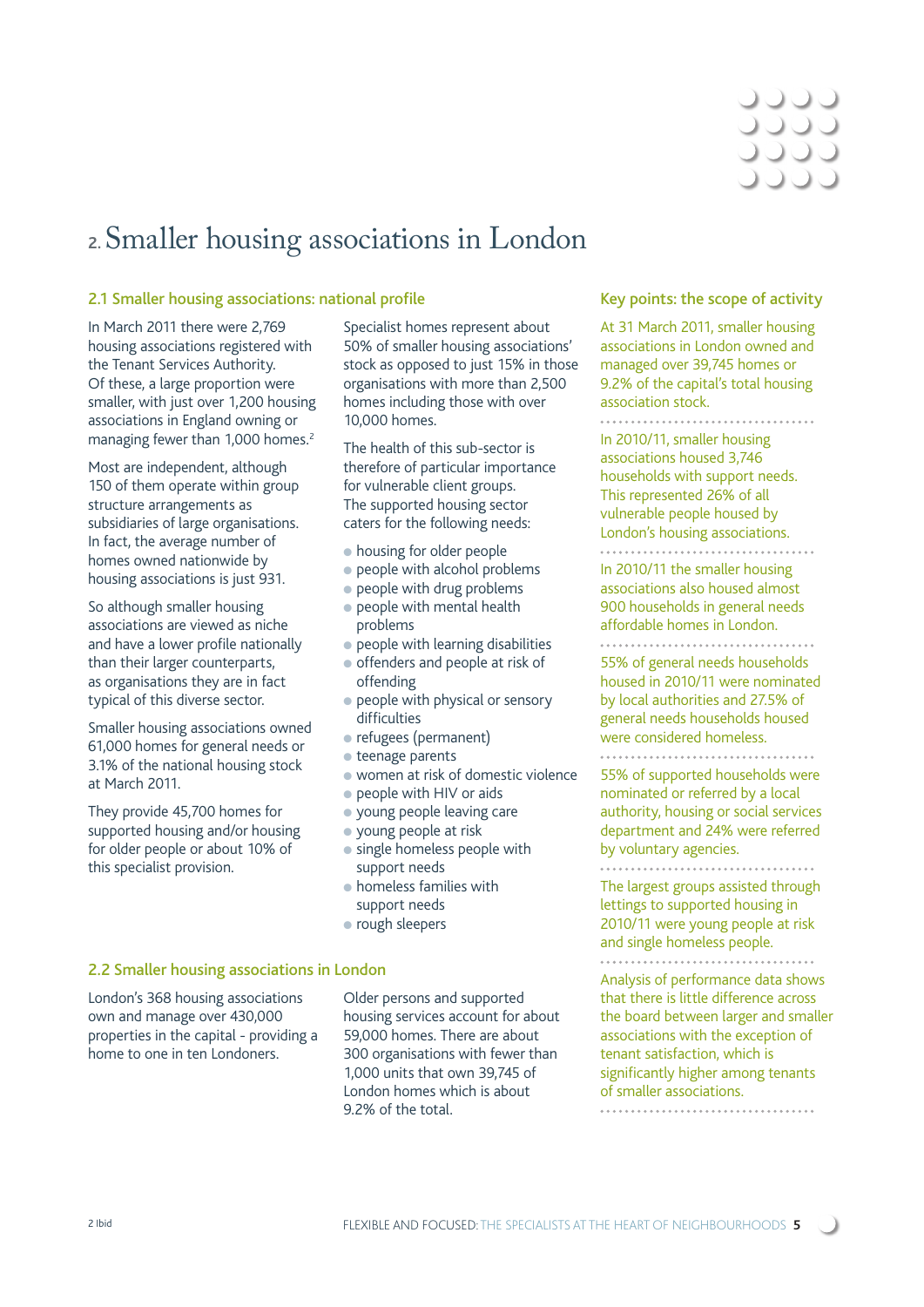### **JJJJ JJJJ JJJJ**

### 2.2.1 General needs lettings in London by smaller housing associations<sup>3</sup>

In 2010/11 there were 16,243 general needs new lettings made by London housing associations of which 891 (circa 5.5%) were provided by smaller housing associations.

Chart 2.1 illustrates the household composition of lettings to smaller housing associations' general needs homes.

Despite a preponderance of smaller homes across housing association stock, 45% were to households with children. 42% of those housed by the smaller housing associations were single adults.

Of those households housed, 27.5% were considered homeless (compared with 29% for all housing associations) of which 15.4% were statutorily homeless with a main duty to assist (compared with 22.1% for all housing associations in London).

Chart 2.2 shows that the smaller housing associations are letting homes to a range of households with varying economic circumstances.

Although 20% were not seeking work, 42% were in full-time or part-time employment. 27% of household heads were either unemployed or in receipt of longterm sickness or disability benefits.

Chart 2.3 highlights the dependency upon benefits of households housed by the smaller housing associations – 47% were wholly dependent on pensions and/or state benefits. A further 17% derive part of their income from pensions and state benefits.

Chart 2.4 shows that 75% of heads of households enjoy incomes of less than £300 per week or £15,600 per annum (*ie* just 25% have incomes of over £300 per week).

The lettings reports confirm that smaller housing associations are housing some of London's poorest households with the consequent impact upon management services.

Chart 2.5 illustrates the diversity of the ethnicity of those housed in 2010/11 by smaller housing associations. 71% of those housed classified themselves other than as 'white British'.



■ don't know

CHART 2.3 GENERAL NEEDS: INCOME SOURCE OF HOUSEHOLD HEAD

CHART 2.1 HOUSEHOLD **COMPOSITION** 



■ single adult 16-59 ■ one adult with at least one child under 16 ■ two or more adults (16-59) with at least one child under 16 ■ two adults (both 16-59) with no children ■ single person aged 60 or older ■ three or more

adults/older people with no children ■ older couple (at least one aged 60

or older)

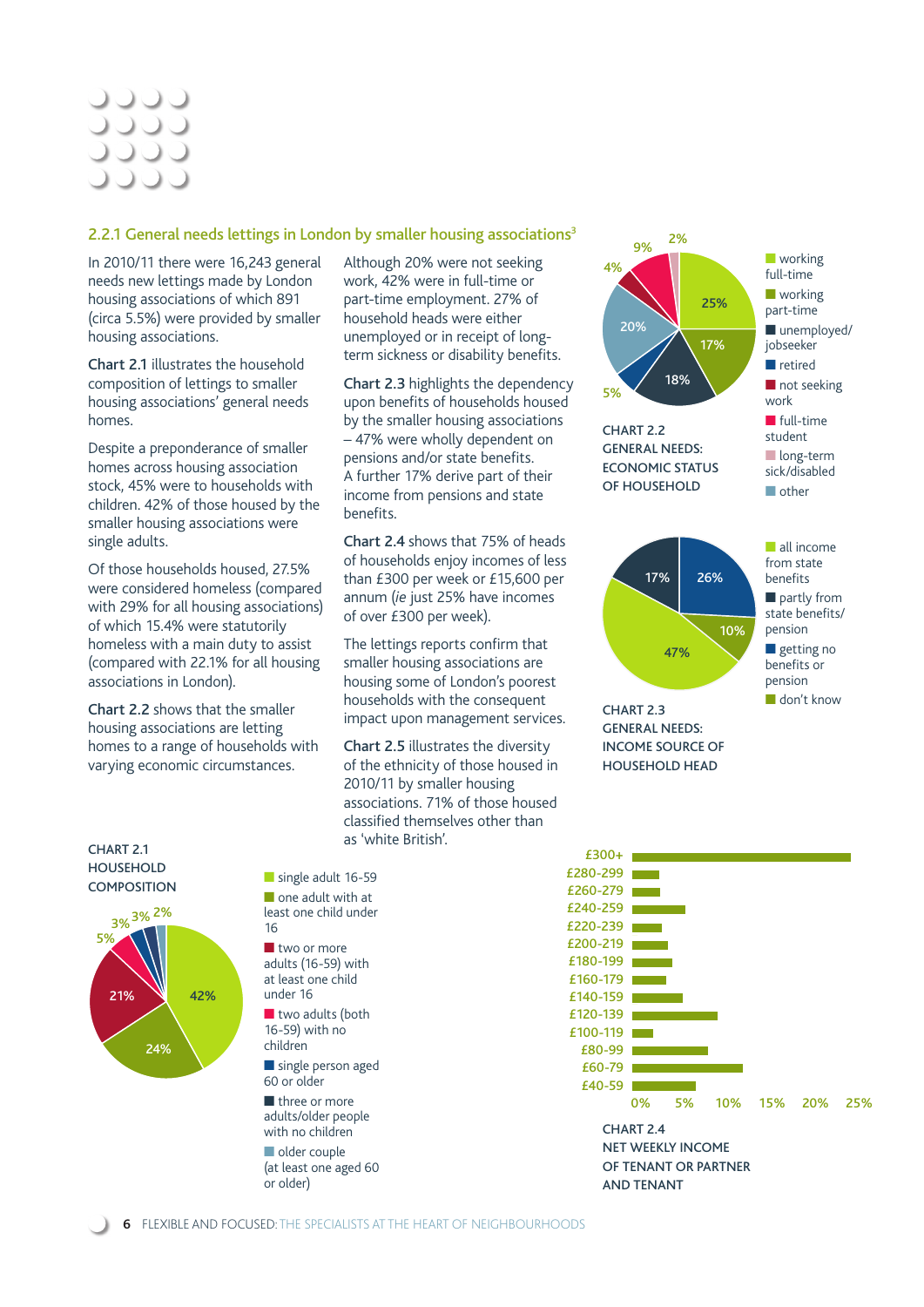



### 2.2.1.1 Nominations and sources of referral

Chart 2.6 illustrates the sources of referral to general needs homes. 55% were nominated by local authorities and 24% were housed through internal transfers.

This compares with 69.9% and 19.8% respectively for all housing associations in London. Stock differences could account for this variation – smaller HAs have a greater proportion of one bedroom homes and supported stock

#### 2.3 Providing homes with care and support<sup>4</sup>

In 2010/11, smaller housing associations housed 3,746 people with support needs – 26% of all those housed by London's HAs (14,362).

Of those housed, 20.60% were statutorily homeless (and owed a main duty) compared with 17.90% for all housing associations in London.

17.50% were statutorily homeless (but not owed a main duty) compared with 9.00% for all housing associations in London. 20.40% were 'other' homeless (the housing association considers the household as homeless) compared with 32.50% for all housing associations in London. Just under 70% of lettings to general needs homes were through choicebased lettings or common housing registers or common allocations policy. This compares with 84% of lettings by all housing associations in London.

The largest groups assisted were young people at risk (41%) and single homeless with support needs (36%) as illustrated in chart 2.7.

Older people with support needs accounted for 9% of lettings. 55% were referred by a local authority, housing or social services department and 24% were referred by voluntary agencies (chart 2.8).

> ■ referred by local authority housing



3, 4 Many thanks to George Marshall, research systems officer at the National Housing Federation, for providing data for these sections

FLEXIBLE AND FOCUSED: THE SPECIALISTS AT THE HEART OF NEIGHBOURHOODS **7**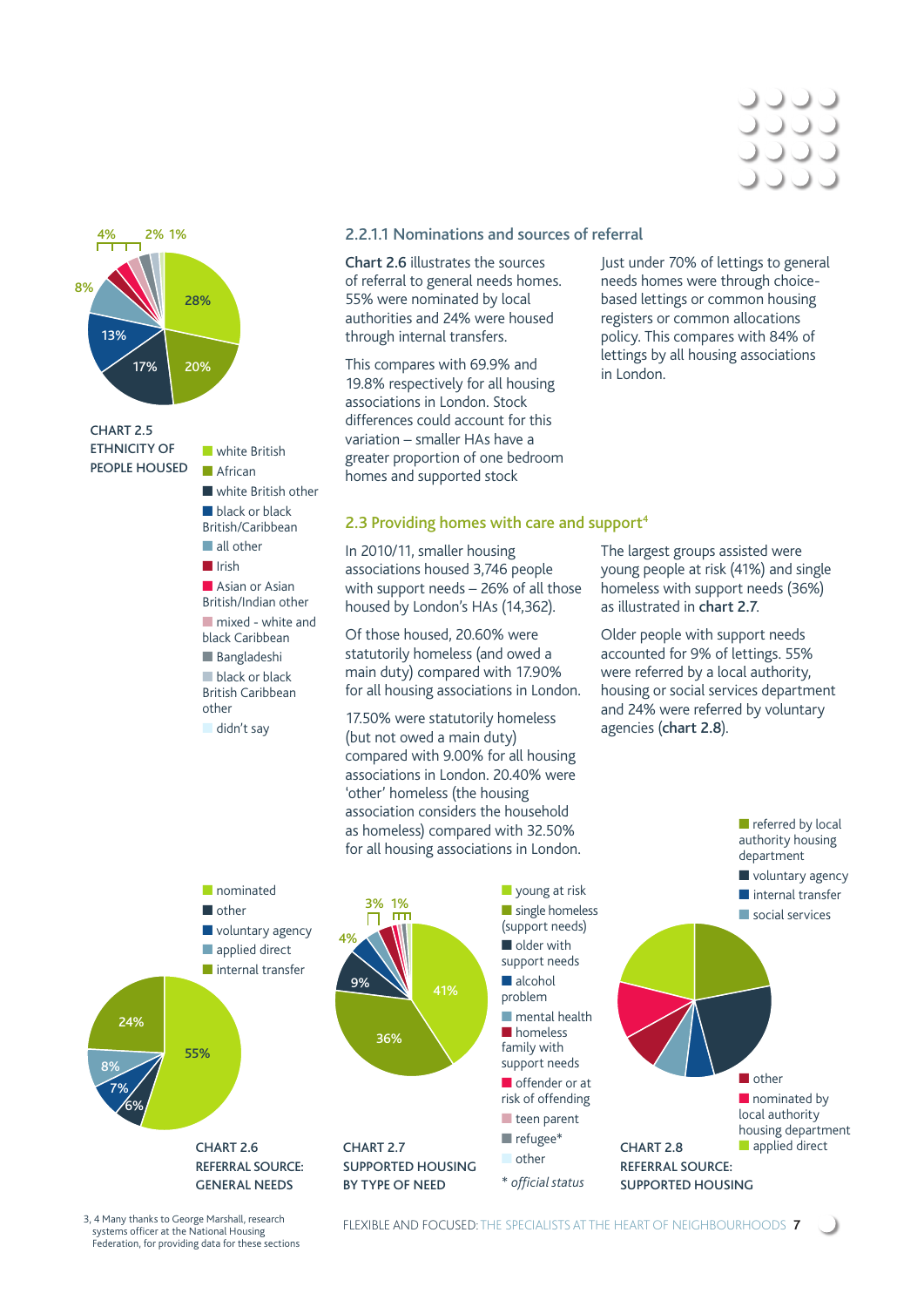### **JJJJ** 0000 **JJJJ**

#### **City YMCA: teamworking fills gap in vital services**

City YMCA lost all its Supporting People funding in 2010 but has continued to provide support services through a creative partnership with Alone in London, My Bnk and Anglia Ruskin University.

Alone in London provides free counselling to help residents come to terms with living in a hostel and to create coping strategies for the future.

My Bnk helps young people learn budgeting skills and gives one to one money advice. This also helps residents to pay their rent on time and to sustain their tenancies.

The YMCA offers social work placements for Anglia Ruskin University students which has made it possible for the City YMCA to provide extra support for young people who come to the hostel with complex multiple needs.

Alone in London has been supporting Alexander, 19, who grew up with autism and dyslexia and now has drug and alcohol abuse problems. He has also had difficulties with his parents. Through counselling he has made real progress.

Tsion, also aged 19 and originally from Eritrea, has lived at the hostel for three months. Her sessions have led to her starting a course in nursing.

**'I have applied for a catering course which is something that I really wanted to do when I was younger.'** *Alexander, City YMCA resident*

**My key worker makes me feel positive even when things appear difficult by offering encouragement, guidance and advice.'** *Tsion, City YMCA resident*

#### **Peter Bedford HA: a route to better health and work**

Peter Bedford HA's **Roots & Boots** project was set up two years ago to transform nine under-used communal gardens and improve the physical and mental wellbeing of tenants and other socially excluded people.

With the support of a horticultural therapist and volunteers, participants helped design and plan the gardens, at weekly gardening sessions and on inspirational outings. Hands-on learning was supplemented by more formal training in gardening.

Over 80 service users took part and they have improved their physical and mental health and acquired new skills. The project was funded by an Ecominds grant and run with Groundwork London.

It has also proved useful for Peter Bedford's 'Working Futures' employment project and 'Plot to Plate', funded by the Big Lottery Fund. This encourages residents to grow and cook their own food and teaches them about healthy diets. The hands-on learning improves life skills, independence and their employment prospects.

**Peter was referred to Peter Bedford HA as a long-stay patient on a psychiatric ward.**  Today he has his own flat. **'Getting involved with Roots & Boots brought me out of my shell. I started going to the gym three times a week and joined a cardiovascular recovery programme,'** *says Peter.* **'I had been quite isolated and the project helped bring back my motivation and get me back into the community.'**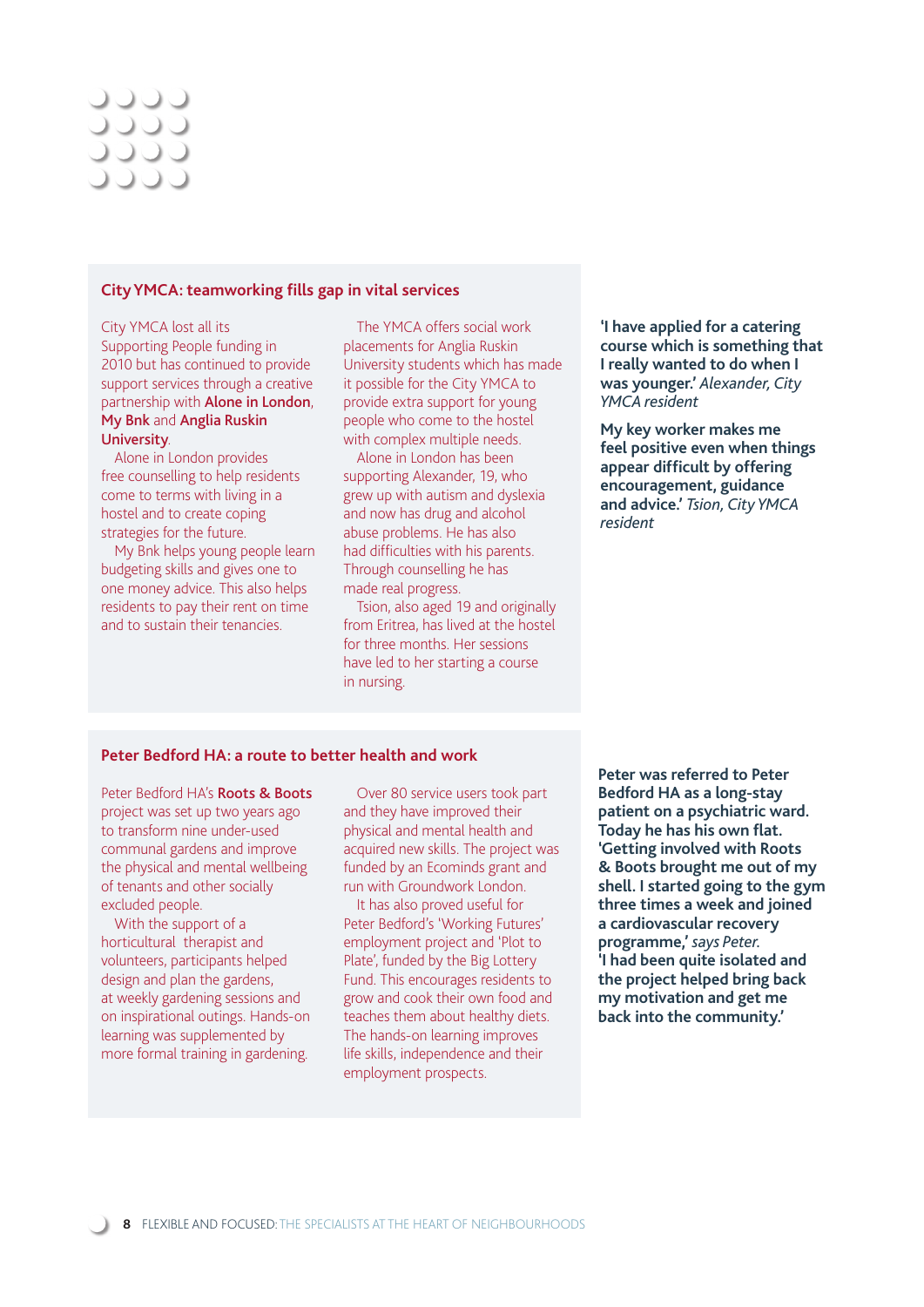### しししこ 0000 **JJJJ**

### **Housing for Women: Re-Unite South London**

Re-Unite was set up by Housing for Women, Commonweal Housing and Women in Prison.

The aim was to address the 'catch 22' faced by women leaving prison who have children. They can only get single person housing so cannot have their children live with them. This causes emotional distress, leads to family breakdown and can ultimately lead to re-offending.

Re-Unite, which started in 2007 in London and is now being replicated in other parts of country, gives the women temporary housing. It also gives support to all the family to help it re-bond, develop a healthy relationship and manage their lives together in a stable and secure home.

Housing for Women provides 10 homes in Lewisham, Greenwich and Southwark and gives tailored intensive support. A children's worker helps children readjust to living with their mother. The support workers help the families find a long term home and provides resettlement support after they move on.

An ongoing evaluation by the Institute of Criminology at Cambridge University is helping to build up a detailed longitudinal evidence base of the positive impacts for mothers and children of Re-Unite's interventions and support.

**'I was desperate. If Re-Unite hadn't helped me, I don't know what I would have done. I was worried daily. I dread to think what would have happened.'**  *Re-Unite client*

### **Stoll HA: stressbusting for service veterans**

The Combat Veteran Players began in 2009 after theatre director Jaclyn McLoughlin suggested rehearsing a Shakespearean play with Armed Services veterans suffering from post-traumatic stress.

Stoll HA, which provides housing and rehabilitative support to vulnerable and disabled ex-service personnel, offered rehearsal space and funded the first workshops. The project is now supported by the Old Vic Theatre and the Royal Shakespeare Company.

The plan was to appear before a small audience but interest grew rapidly and the group now performs to professional standards, with the therapeutic benefits extended to more veterans with mental trauma.

It indirectly, but very effectively, addresses the difficulties of life after service. Current players include veterans of service in Iraq, Bosnia, Northern Ireland, the Falklands, and Afghanistan. Their conditions are varied but all stem from traumatic stress. The CVPs' March 2012 debut at the Old Vic Tunnels was a wellreceived performance of *A Midsummer Night's Dream*.

**'I'm not just a bashed in the head serviceman anymore. I'm doing stuff I never dreamed of doing.'** *Combat Veteran Player*

**'The Combat Veteran Players perform with a commitment and energy rarely found outside professional theatre.'**  *Ian Wainwright, Royal Shakespeare Company*

### **Innisfree, Inquilab and Brent: aiding refugee groups**

Inquilab and Innisfree housing associations both wanted to do more to help neglected minority groups locally.

Integrated in Brent was an innovative partnership set up to give refugee community organisations practical support, training, guidance and capacity building, to promote better understanding and participation, and to allow access to social housing for their clients.

The two-year project, led by Innisfree and Inquilab, but including Brent Council and the Brent Refugees and Migrants Forum, was the first of its kind in London. It was funded by the council, the Tenant Services Authority, Fortunegate HA and Network Housing Group.

The project, which has now concluded, improved the efficiency and effectiveness of community organisations, notably refugee groups, and provided openings for them to work as partners with other organisations. Lessons learned during the project are set out in a report and good practice guide.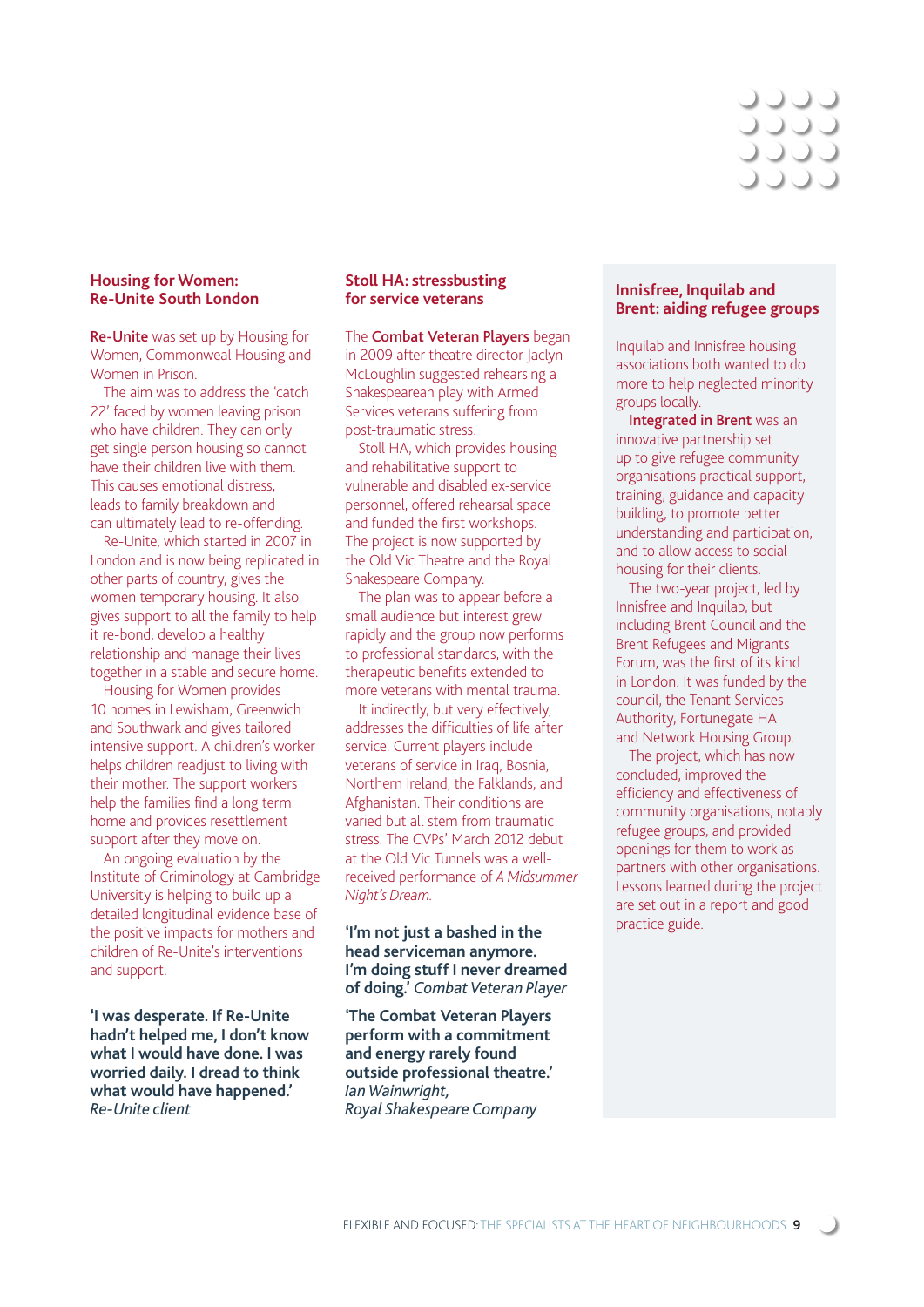### UUUU **JJJJ JJJJ**

#### 2.4 Housing management performance

Tables 2.1 and 2.2 compare smaller housing associations performance in London with performance nationally and against all associations in London.

There is variation in performance and while some is 'good' and in some cases better than the performance of larger associations, as noted at the outset, this report is more concerned with the value added by smaller associations rather than whether or not they out perform larger associations.

In 2012 CIH research emphasised this when it concluded: 'there is little evidence that size, better quality services and lower costs are related, with significant variations in cost between associations existing within the sector. Indeed, there is evidence of a correlation between high cost and poor performance, which can be interpreted in different ways'.

The report added: 'Scale alone does not automatically provide efficiency - analysis of both HouseMark and the Tenant Services Authority (TSA) data did not provide any statistical evidence of economies of scale to be achieved through size'.

What really matters is value, and that all housing associations including smaller ones, 'need to make clear decisions about how they get the best VFM while pursuing their organisational values and priorities'.

The CIH emphasised the importance of the focus not being principally about cost savings and financial improvement, or driven purely by a regulatory standard. VFM should be integrated into an association's culture as a matter of course.<sup>5</sup>

| 2010/11<br>Peer<br><b>SLonb</b>                   |                   | Tenant satisfaction<br>overall | with views taken into<br>Tenants satisfaction<br>account | $% \mathcal{C}_{\mathrm{c}}\times% \mathcal{C}_{\mathrm{c}}\times% \mathcal{C}_{\mathrm{c}}\times% \mathcal{C}_{\mathrm{c}}\times% \mathcal{C}_{\mathrm{c}}\times% \mathcal{C}_{\mathrm{c}}\times% \mathcal{C}_{\mathrm{c}}\times% \mathcal{C}_{\mathrm{c}}\times% \mathcal{C}_{\mathrm{c}}\times% \mathcal{C}_{\mathrm{c}}\times% \mathcal{C}_{\mathrm{c}}\times% \mathcal{C}_{\mathrm{c}}\times% \mathcal{C}_{\mathrm{c}}\times% \mathcal{C}_{\mathrm{c}}\times% \mathcal{C}_{\mathrm{c}}\times% \mathcal{C}_{\mathrm{$<br>$\boldsymbol{\varpi}$<br>Rent collected as<br>of rent due | Current tenant arrears<br>as a % of the annual<br>rent due | Emergency repairs<br>completed within<br>target | completed within<br>Urgent repairs<br>target | completed within<br>Routine repairs<br>target | Average relet time | homes being vacant<br>Rent lost due to |
|---------------------------------------------------|-------------------|--------------------------------|----------------------------------------------------------|----------------------------------------------------------------------------------------------------------------------------------------------------------------------------------------------------------------------------------------------------------------------------------------------------------------------------------------------------------------------------------------------------------------------------------------------------------------------------------------------------------------------------------------------------------------------------------------|------------------------------------------------------------|-------------------------------------------------|----------------------------------------------|-----------------------------------------------|--------------------|----------------------------------------|
| PI code                                           | <b>NI 160</b>     | <b>HMPI</b><br>340             | <b>HMPI</b><br>210                                       | <b>HMPI</b><br>220                                                                                                                                                                                                                                                                                                                                                                                                                                                                                                                                                                     | <b>GNPI 18</b>                                             | <b>GNPI 19</b>                                  | <b>GNPI 20</b>                               | CMPI <sub>03</sub><br>(amended)               | <b>BV 69</b>       |                                        |
|                                                   | Upper<br>quartile | 89.8%                          | 74%                                                      | 100.47%                                                                                                                                                                                                                                                                                                                                                                                                                                                                                                                                                                                | 2%                                                         | 99.8%                                           | 99.1%                                        | 98.9%                                         | 21.95              | 0.72%                                  |
| England HAS<br>1,000-10,000 units                 | Median            | 87%                            | 68.3%                                                    | 99.94%                                                                                                                                                                                                                                                                                                                                                                                                                                                                                                                                                                                 | 2.88%                                                      | 99.1%                                           | 98.2%                                        | 98%                                           | 27.89              | 1.1%                                   |
|                                                   | Lower<br>quartile | 82.9%                          | 64%                                                      | 99.42%                                                                                                                                                                                                                                                                                                                                                                                                                                                                                                                                                                                 | 3.88%                                                      | 97.55%                                          | 95.94%                                       | 96.4%                                         | 36.4               | 1.49%                                  |
|                                                   | Sample            | 97                             | 93                                                       | 93                                                                                                                                                                                                                                                                                                                                                                                                                                                                                                                                                                                     | 123                                                        | 157                                             | 153                                          | 156                                           | 116                | 114                                    |
| London HAs<br>(all sizes)                         | Upper<br>quartile | 83.27%                         | 72%                                                      | 100.2%                                                                                                                                                                                                                                                                                                                                                                                                                                                                                                                                                                                 | 3.78%                                                      | 100%                                            | 98%                                          | 98%                                           | 26.36              | 0.58%                                  |
|                                                   | Median            | 72.8%                          | 65%                                                      | 99.53%                                                                                                                                                                                                                                                                                                                                                                                                                                                                                                                                                                                 | 4.73%                                                      | 99.1%                                           | 95.73%                                       | 97%                                           | 40                 | 1.2%                                   |
|                                                   | Lower<br>quartile | 67.2%                          | 54%                                                      | 98.19%                                                                                                                                                                                                                                                                                                                                                                                                                                                                                                                                                                                 | 5.87%                                                      | 97.26%                                          | 93.69%                                       | 92.85%                                        | 44.65              | 1.68%                                  |
|                                                   | Sample            | 35                             | 41                                                       | 41                                                                                                                                                                                                                                                                                                                                                                                                                                                                                                                                                                                     | 45                                                         | 63                                              | 63                                           | 63                                            | 26                 | 40                                     |
|                                                   | Median            | 86%                            | 68.6%                                                    | 99.76%                                                                                                                                                                                                                                                                                                                                                                                                                                                                                                                                                                                 | 3.22%                                                      | 99.04%                                          | 97.4%                                        | 97.3%                                         | 28                 | 1.1%                                   |
| median<br>average (all<br>National<br>in England) | Sample            | 180                            | 176                                                      | 164                                                                                                                                                                                                                                                                                                                                                                                                                                                                                                                                                                                    | 230                                                        | 289                                             | 284                                          | 286                                           | 190                | 205                                    |

**10** FLEXIBLE AND FOCUSED: THE SPECIALISTS AT THE HEART OF NEIGHBOURHOODS 6,8 Many thanks to Skills & Projects and

HouseMark who provided the housing management performance data referred to in this section. More recent data is available from the Skills & Projects and HouseMark websites - see back cover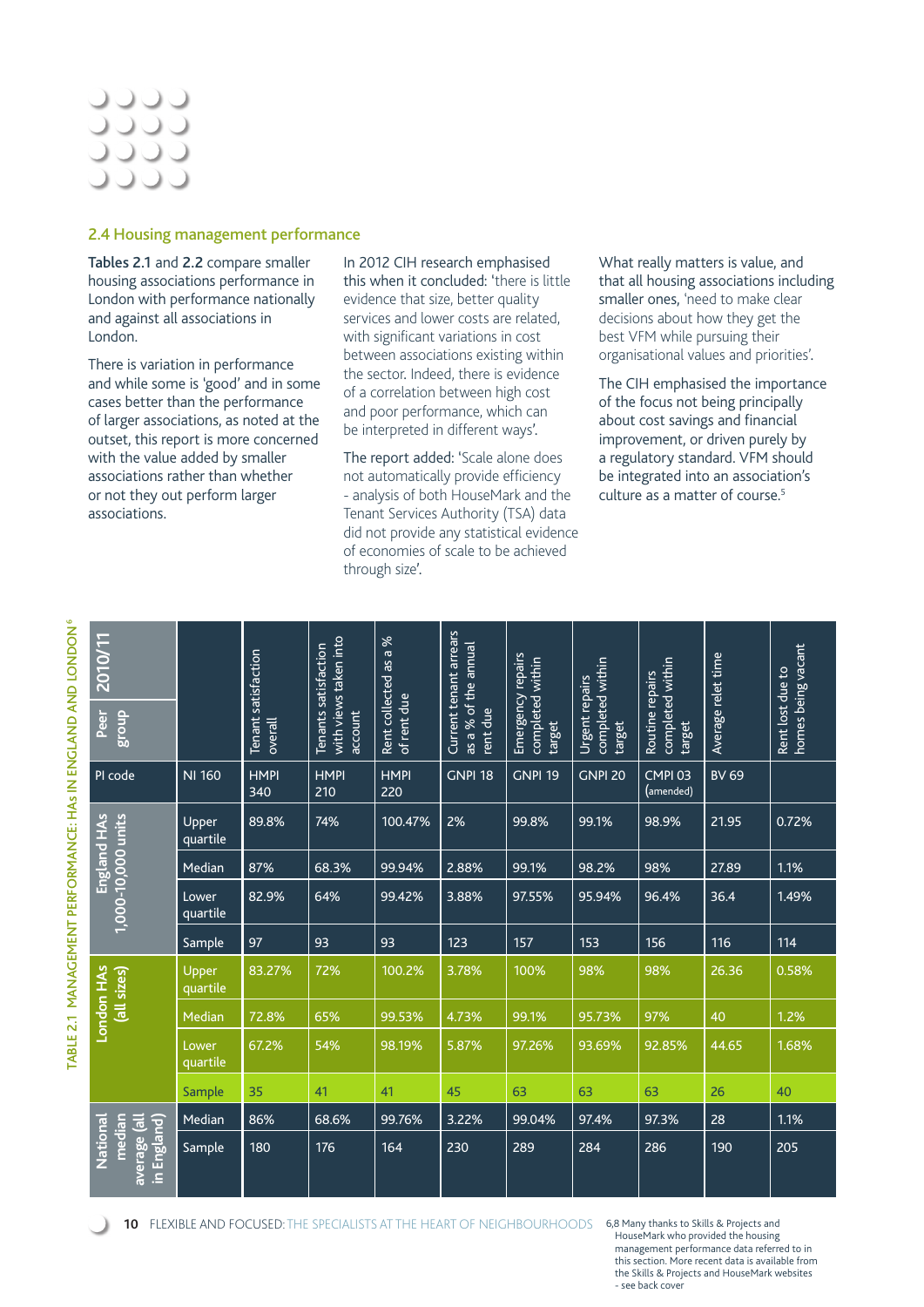## **DOOC** DOO

*Does Size Matter* also notes that the TSA's analysis of overall housing costs shows that four measured factors explain over 50% of the cost variations: deprivation, regional wages, decent homes and supported housing. Two of these lie outside the control of housing associations.7

Performance analysis shows that this is similar across the board in London, with the exception of tenant satisfaction. The tables show that, nationally, the tenants of smaller associations are more satisfied with services overall and are more likely to be satisfied that their views are taken into account than those of larger associations.

In London, the smaller housing associations perform better than larger London associations (smalls median 79% and 71.75%, and London all sizes 72.8% and 65% respectively).

Rent collected as a % of rent due is similar at top end of scale but larger organisations do better at the lower end and, although London smalls perform slightly better at the top end of scale, larger organisations perform better at the lower end of the scale.

Larger organisations perform better nationally on current tenant arrears as a % of the annual rent due, but in London the smaller associations are doing slightly better than larger London organisations (London smalls median performance 4.29% and larger London organisations 4.73%).

Smaller housing associations both nationally and in London perform very well for emergency repairs completed within target (median 100%). Both are exceeding the standards of larger associations.

However, for urgent repairs and routine repairs completed within target, larger organisations fare better. On the latter indicator smaller associations are very similar and at the lower end of the scale smaller London associations do better.

The tables also show that average relet times for smaller organisations nationally are better at the top end of the scale. Their performance is worse at the bottom of the scale and larger London associations (marginally) out perform the smaller London ones.

Finally in the case of void losses or rent lost due to homes being empty, the smaller associations perform better at the top end of the scale at a national level but worse at the bottom end. Larger London organisations perform better at a median of 1.2% than smaller London organisations, at a median of 1.3%.

| 2010/11<br>Peer<br><b>dno.</b>              |                          | satisfaction<br><b>Tenant</b><br>overall | with views taken into<br>Tenants satisfaction<br>account | Rent collected as a<br>% of rent due | arrears as a % of the<br>annual rent due<br>Current tenant | repairs completed<br>within target<br>Emergency | completed within<br>Urgent repairs<br>target | completed within<br>Routine repairs<br>target | Average relet time | homes being vacant<br>Rent lost due to |
|---------------------------------------------|--------------------------|------------------------------------------|----------------------------------------------------------|--------------------------------------|------------------------------------------------------------|-------------------------------------------------|----------------------------------------------|-----------------------------------------------|--------------------|----------------------------------------|
| PI code                                     | <b>NI 160</b>            | <b>HMPI</b><br>340                       | <b>HMPI</b><br>210                                       | <b>HMPI</b><br>220                   | <b>GNPI 18</b>                                             | <b>GNPI 19</b>                                  | <b>GNPI 20</b>                               | <b>CMPI03</b><br>(amended)                    | <b>BV 69</b>       |                                        |
| smaller housing<br>associations<br>National | Upper<br>quartile        | 94%                                      | 84.48%                                                   | 100.44%                              | 2.36%                                                      | 100%                                            | 99%                                          | 98%                                           | 20.5               | 0.54%                                  |
|                                             | Median                   | 89.65%                                   | 75%                                                      | 99.3%                                | 3.33%                                                      | 100%                                            | 97%                                          | 97%                                           | 26                 | 1.09%                                  |
|                                             | Lower<br>quartile        | 83.08%                                   | 71%                                                      | 97.85%                               | 4.83%                                                      | 98.6%                                           | 94%                                          | 93.18%                                        | 43                 | 1.63%                                  |
|                                             | Sample                   | 48                                       | 49                                                       | 47                                   | 60                                                         | 74                                              | 73                                           | 74                                            | 25                 | 56                                     |
| housing associations<br>London smaller      | <b>Upper</b><br>quartile | 85%                                      | 76%                                                      | 100.46%                              | 3.51%                                                      | 100%                                            | 97.79%                                       | 98%                                           | 28.25              | 0.59%                                  |
|                                             | Median                   | 79%                                      | 71.75%                                                   | 99.42%                               | 4.29%                                                      | 100%                                            | 95.5%                                        | 97%                                           | 43                 | 1.3%                                   |
|                                             | Lower<br>quartile        | 70.5%                                    | 61.5%                                                    | 97.18%                               | 5.76%                                                      | 99.11%                                          | 93.57%                                       | 93.04%                                        | 58.5               | 1.7%                                   |
|                                             | Sample                   | 18                                       | 26                                                       | 30                                   | 32                                                         | 34                                              | 34                                           | 34                                            | 12                 | 29                                     |

5 *Does size matter - or does culture drive value for money?* Mark Lupton, Joanne Kent-Smith, CIH (2012)

FLEXIBLE AND FOCUSED: THE SPECIALISTS AT THE HEART OF NEIGHBOURHOODS **11**

7,9 Ibid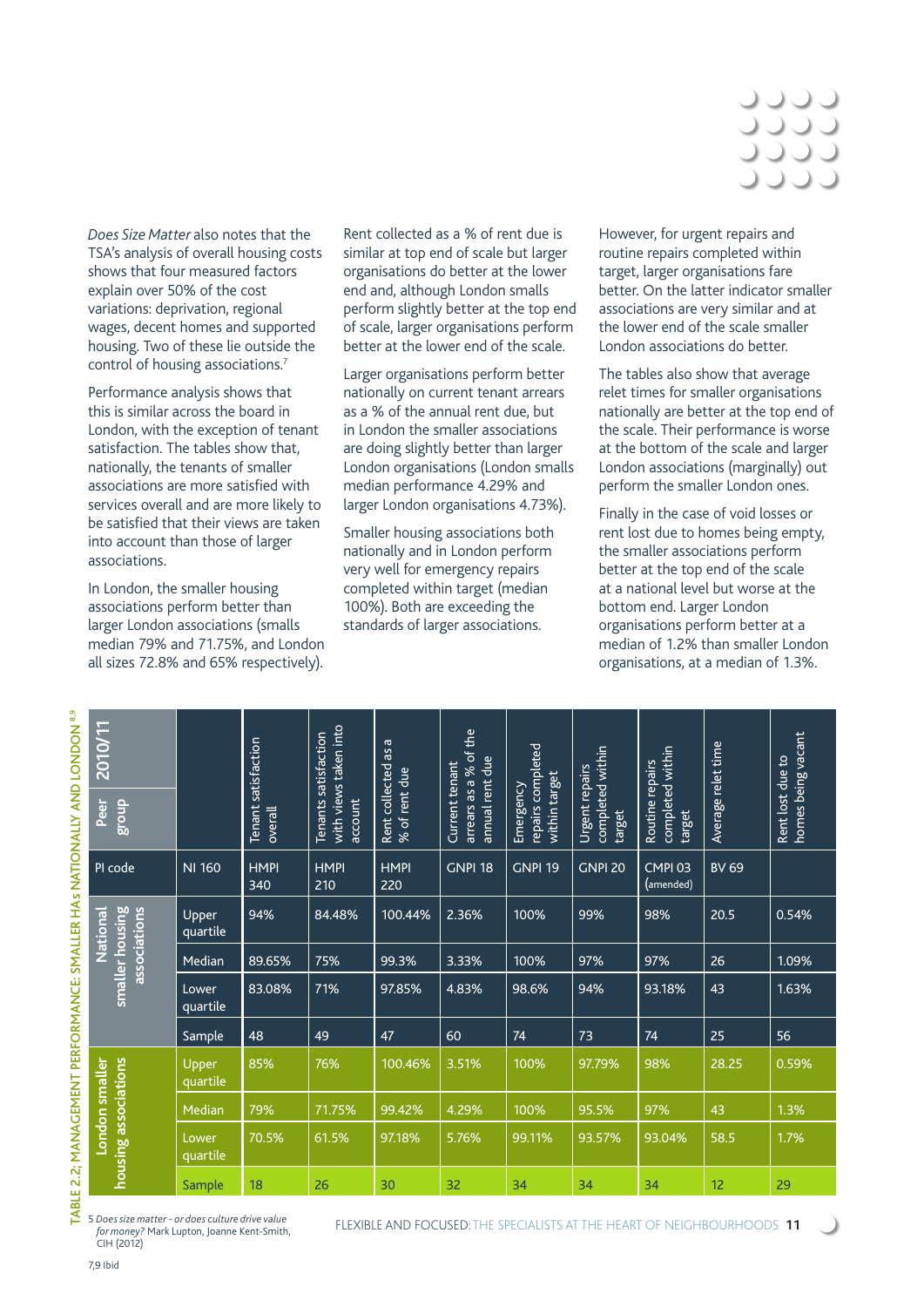### **JJJJ JJJJ** 0000

### **3:** Challenges and strengths: the housing associations survey

### 3.1 Overview

Smaller housing associations in London were surveyed for this research to ascertain their views on their roles, challenges, strengths and potential. 40 smaller associations responded.

The largest group (28%) own or manage between 101 and 250 homes, as shown in chart 3.1. Just under one quarter own or manage between 500 and 1000 homes.

As expected, respondents' roles were very diverse. The most common prime roles are general needs and housing for older people, closely followed by housing with care and support (18%) and young people and homeless people (chart 3.2).

Some housing associations had more than one prime role or client group (*eg* general needs and elderly). Other roles included servicing co-ops, ex-service personnel, teachers, and forensic mental health, for example.





### 3.2 Unlocking value for stakeholders

Respondents were asked to consider which of their activities they perceive as currently unlocking the greatest value for stakeholders.

The group of stakeholders included external partners such as larger housing associations, local authorities, agencies such as voluntary sector partners, the Greater London Authority (GLA), and some MPs.

The housing associations recognised that their local knowledge and supported housing expertise is of value to stakeholders, especially to local authorities as this assists them in discharging their duties.

This includes work with single homeless people, older people, and meeting specific needs. It also involves working with younger vulnerable people (aged 18 to 35) promoting independence to move on and live independently in the wider community.

Being locally based is perceived as a further strength, meaning that many smaller associations are accessible, are able to respond in a bespoke manner and may be willing to work on minor issues that bigger landlords may find it more difficult to get involved with.

Housing management is perceived as a strength, a fact borne out on a number of indicators in section two. One respondent noted that a good housing management service, a good maintenance service, and being physically close to and therefore responsive to tenants are seen as positive.

Some associations reported that they are able to provide homes in areas of London becoming increasingly inaccessible to others such as the West End.

Smaller housing associations tend to deliver new homes locally and close to their offices so that they can manage them effectively with a small staff team.



CHART 3.2 SMALLER HAs' PRIME ROLE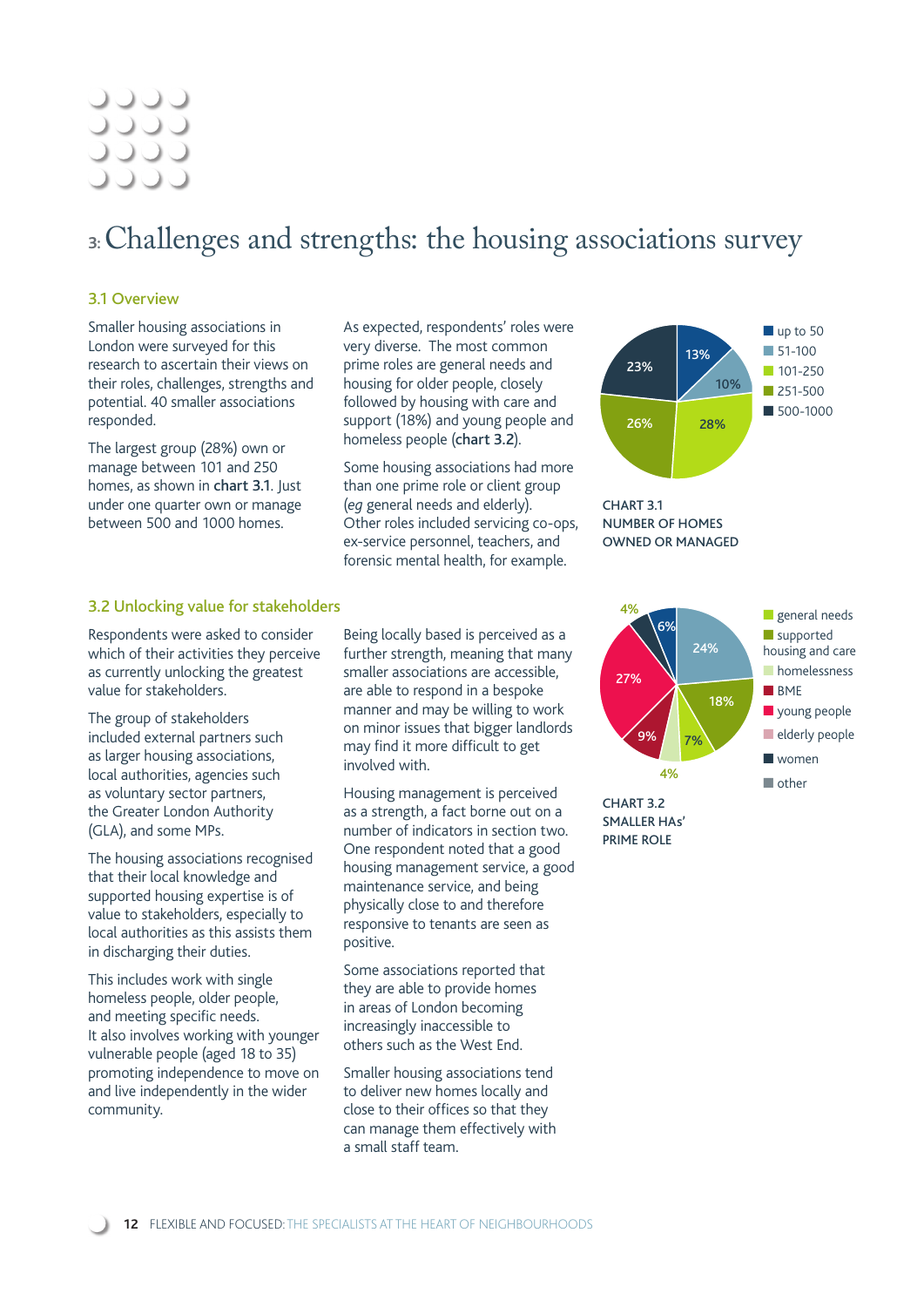The associations recognised that they provide 'value added' elements through their support work and community activities for both specialist and general needs housing.

Many were preparing to carry on providing support without statutory funding, enabling vulnerable people to remain in their own homes. Smaller housing associations were seen as best placed to access charitable funding and volunteers.

In the associations' view, another advantage of their small size is that they tend not to be bureaucratic and are accessible to partners and to stakeholders.

|                                      | Strength % | %<br>Challenge | Neutral % |
|--------------------------------------|------------|----------------|-----------|
| Housing management                   | 77         | 20             | 13        |
| Local knowledge                      | 76         | $\overline{3}$ | 21        |
| Governance of the organisation       | 74         | 18             | 8         |
| <b>Financial viability</b>           | 71         | 21             | 8         |
| Meeting customer needs               | 68         | 18             | 13        |
| Care and support                     | 58         | 21             | 21        |
| Maintenance of homes                 | 51         | 26             | 23        |
| Value for money                      | 46         | 24             | 30        |
| <b>Skills and resources</b>          | 44         | 23             | 33        |
| Working in partnership               | 43         | 30             | 27        |
| <b>Tenant involvement</b>            | 38         | 38             | 24        |
| Diversity of the sector              | 34         | 29             | 37        |
| Community development and investment | 25         | 33             | 42        |
| Size of the organisation             | 21         | 49             | 31        |
| <b>Funding</b>                       | 19         | 68             | 14        |
| Developing more homes                | 15         | 74             | 10        |
| Procurement                          | 8          | 39             | 53        |

### **St Martin of Tours HA: support for forensic mental health patients**

St Martin of Tours HA works closely with most of London's NHS trusts to resettle in the community 'forensic' mental health patients.

As secure and other psychiatric services are being decommissioned, demand for St Martin's services is growing and over the next two years it will be launching many new schemes for patients who have gone through the criminal justice system.

The service helps London's NHS trusts meet their targets and saves them a huge amount. In June 2012, St Martin opened a new 18-bed registered care home for men leaving the Three Bridges regional secure unit, where the cost of keeping each patient is now £3,000 a week.

St Martin charges £900 a week, saving the NHS trust and commissioners £37,800 weekly and £1.96m a year.

Most St Martin residents have been in a medium or high security hospital for five to 10 years.

They have complex problems, can pose considerable challenges and risks, and are usually severely institutionalised. The average stay with St Martin is two years, and only 10% return to hospital.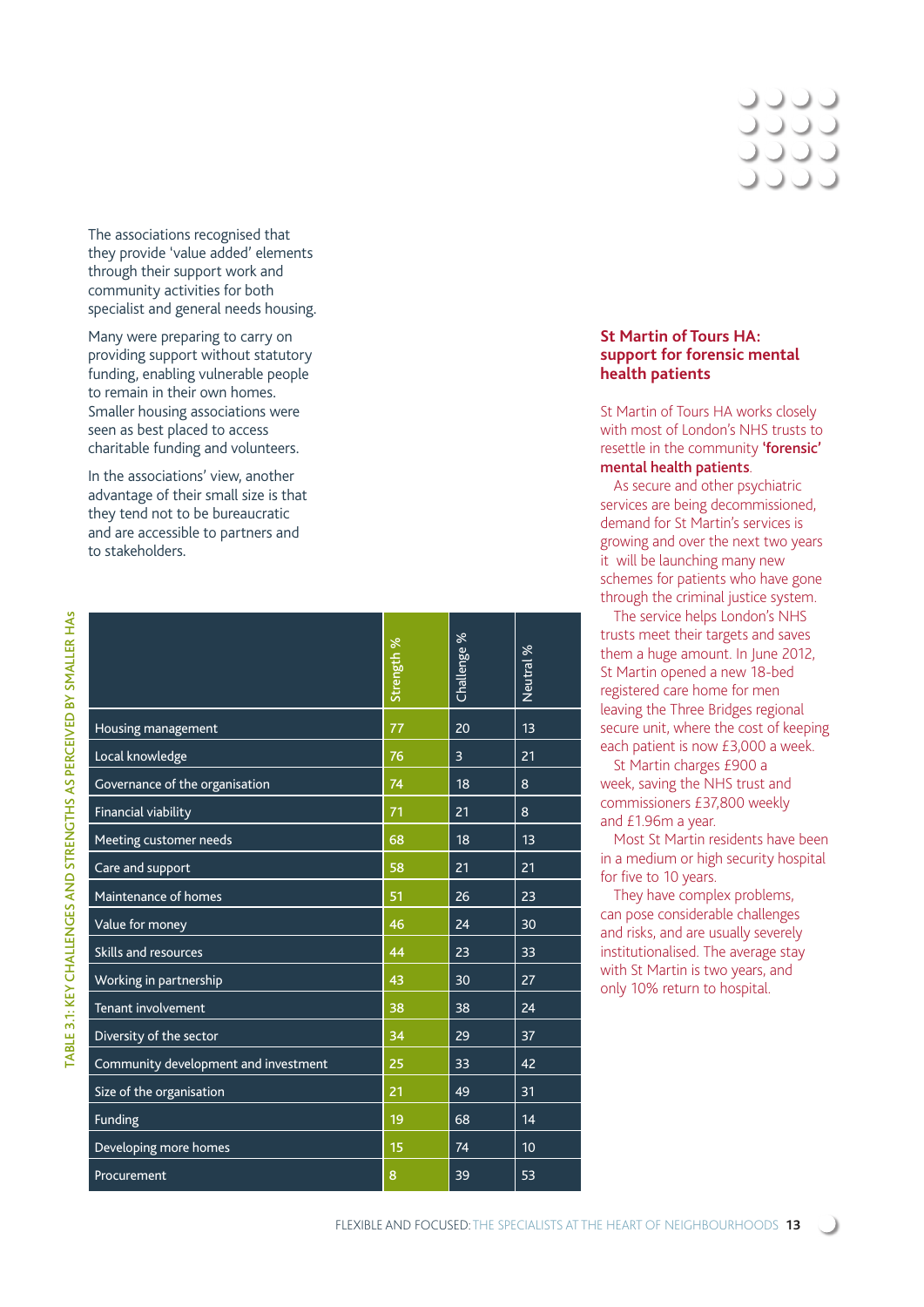### 0000 **JJJJ JJJJ DOOC**

### 3.3 Challenges and strengths

The smaller associations face a range of challenges. Respondents were asked to rate a variety of factors illustrated in chart 3.3 and table 3.1.

Housing management, local knowledge, knowledge of customers' needs and ability to meet them, governance, and financial viability were the top five strengths.

The top challenges were developing more homes and funding for both development and supported housing.

The financial viability of smaller housing associations raises an important issue. Their relative lack of development, especially in recent years, and their relatively low ratio of loans to assets mean smaller housing associations have to carefully consider how far these unencumbered assets could be unlocked to release their potential.

### 3.4 Looking to the future

The smaller associations were mainly confident about their future, with 59% confident or content. but 41% concerned. Confidence in the future was closely linked to the proviso that it applies to those that are performing well and are financially sound.

The associations reported taking positive action to overcome the challenges they face with development funding in particular. Several are planning long term development strategies to take advantage of their financial capacity.

Others are raising private finance at reasonable rates and exploring ways to provide affordable homes through alternative funding streams (including their own reserves).

As CIH notes, 'the increased pressure to unlock capacity within the sector may lead to increased focus on how non-developing associations are using their surpluses – doing nothing may no longer be an option.

'New arrangements may start to emerge where associations trade their surplus capacity in exchange for managing developing associations' properties or functions'.10

They are monitoring services for evidence that they provide value for money individually and through benchmarking groups such as BM320,

SOLFED and Solomon groups. Some are looking into ways to generate income by providing services to others or investigating new partnerships with larger

associations and each other through, for example, procurement clubs or development consortia. Also under consideration is the potential for sharing services arising from changes to VAT rules.

### **Ducane Commercial Services: using in-house resources to generate extra income**

Ducane HA houses postgraduate students and key workers, managing them with just a small team.

In 2005 the charitable organisation set up Ducane Commercial Services Ltd, a wholly owned limited company, to trade as its commercial arm.

DCS quickly won contracts to manage the European School of Management and provide a management agency service to leaseholders of a block of 36 flats in Ealing. By serving the private sector, Ducane has made entrepreneurial use of its specialist skills to generate income for core charitable activities.

#### local knowledge

| meeting customer needs |
|------------------------|
| diversity of sector    |
| size of organisation   |
| working in partnership |
| community development  |
| tenant involvement     |
| maintaining homes      |
| care and support       |
| housing management     |
| skills and resources   |
| value for money        |
| financial viability    |
| governance             |
| funding                |
| procurement            |
| developing more homes  |
|                        |
| challongo              |

CHART 3.3 KEY CHALLENGES AND STRENGTHS ■ challenge ■ strength ■ neutral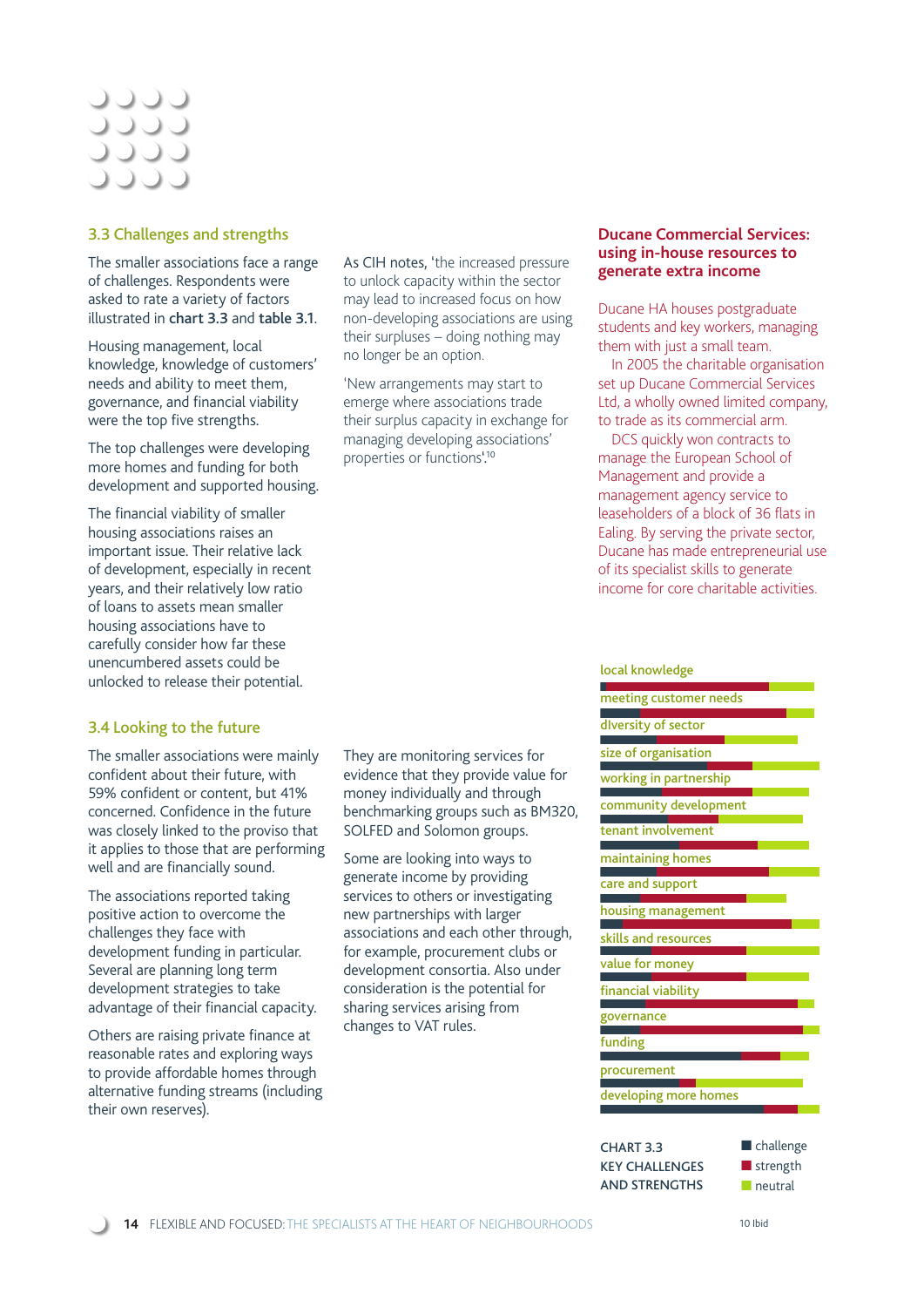### 4. The value of smaller HAs: the stakeholder survey

### **Key findings**

Stakeholders most value in smaller housing associations: 

- local focus with local services for local people
- 
- $\bullet$  their economy, efficiency and effectiveness in their niche or specialist areas
- ● closeness to local communities
- and/or some sections of the community
- focused service based on good understanding of local needs (tenants have a better chance of knowing who makes the decisions and being able to influence these)
- levels of integrity, with 73% rated good or excellent
- ● tenant involvement, rated good or excellent by almost two-thirds
- 
- $\bullet$  their local knowledge, which 81.3% rated good or excellent
- future prospects, with 87% agreeing that smaller housing associations have a future, despite challenges for them and the sector as a whole.

**'The small housing associations we work with are great at building strong local relationships with stakeholders and bring a raft of specialisms to the table.' -** *agency*

### 4.1 Relationships with smaller housing associations

A stakeholder survey undertaken in April 2012 examined their views on the values and attributes of smaller housing associations and their relationships with them. The findings were supplemented by interviews.

Any survey about relationships and perceptions has its limitations. This was noted by one or two frustrated respondents. This is even more the case given the diversity of smaller associations. It is almost impossible to develop a generic profile of them.

Just over 50% of stakeholders responded to the survey (46). Of these 37% represented larger associations (mainly chief executives), 30% were from agencies including lawyers and funders working with smaller housing associations, 26% were local authority officers and 7% were politicians.

It should be noted that tenants were not approached for this research as it was possible to ascertain their views through the performance indicators and tenant satisfaction surveys.

Chart 4.1 illustrates the spread of relationships (respondents could pick more than one answer.

### 4. 2 Attributes of smaller housing associations

Stakeholders were asked to rate their perceptions of or feelings of smaller housing associations' approach or performance in relation to the attributes set out in the table right.

Table 4.1 and chart 4.2 (*page 16*) set out the results. 73% felt that smaller housing associations had good or excellent levels of integrity. 58% felt accountability was good, although 28% felt this could be improved.

Other relationships reported illustrated how smaller housing associations actively engage with others. Examples given included social and economic regeneration partnerships, *eg* employment or empty homes, and playing an active role in strategic liaison forums.

#### CHART 4.1 DIRECT RELATIONSHIPS WITH SMALLER HAs

housing management agreements development consortium partner procurement partner care and support contractor г maintenance services neighbourhood management community development stock transfer to smaller HAs supplier of services to smaller HAs other

10% 20% 30% 40% 50% 60%

Innovation and value for money was regarded as good by over half, although in both cases about onethird felt that this could be improved. Tenant involvement was rated good or excellent by almost two-thirds of respondents.

Communications and managing relationships were perceived as good or excellent by about 45% and 42% respectively, with 31% and 36% saying it could be better.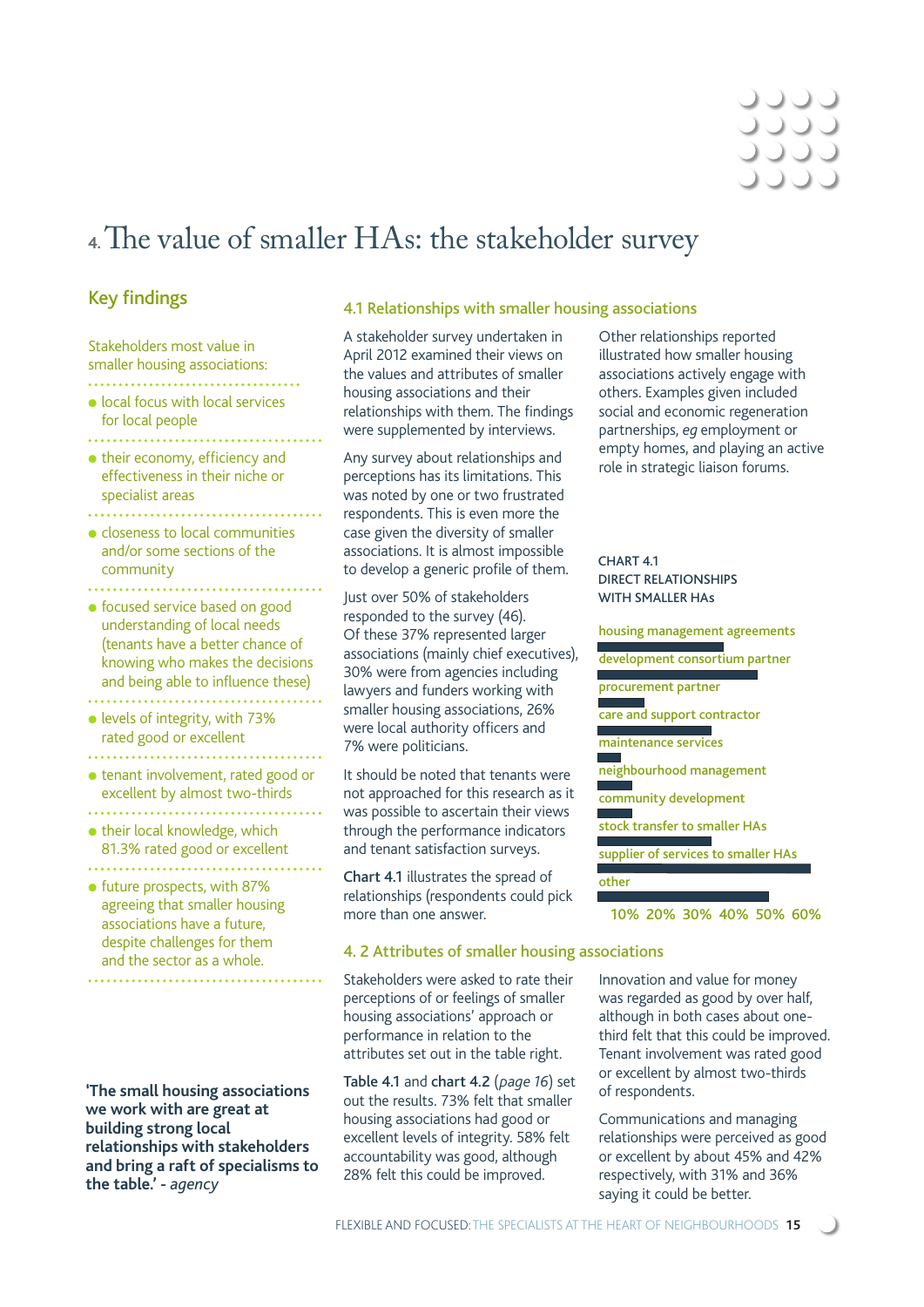### 0000 **JJJJ JJJJ** 0000

Leadership and organisational ability were less positively rated than other attributes as was communications. There are a number of possible reasons for the more disappointing perceptions.

Firstly, these perceptions may be based upon experience of only one or two associations. Smaller associations are a very diverse group and this can lead to difficulties in generalising about the sub sector as a whole.

There was stakeholder recognition that owing to capacity and approach the smallest of the small may be driving down the perception of the group as whole. The plurality of smaller housing associations is also recognised as a positive attribute.

| <b>Attribute</b>                              | <b>Definition</b>                                                                                                   |
|-----------------------------------------------|---------------------------------------------------------------------------------------------------------------------|
| 2. 1 Integrity                                | They have integrity (they say what they'll do and<br>do what they say)                                              |
| 2.2 Accountability                            | They act in an accountable way to you as a<br>stakeholder and are answerable for their actions                      |
| 2.3 Innovation                                | They find new ways of solving problems and<br>delivering solutions.                                                 |
| 2.4 Quality of service delivery               | They balance cost, efficiency and quality in<br>service delivery.                                                   |
| 2.5 Tenant involvement                        | They involve tenants in planning, delivering and<br>evaluating services                                             |
| 2.5 Communications                            | They communicate well with stakeholders and<br>the outside world                                                    |
| 2.7 Managing the relationship/<br>partnership | They take time to ensure that relationships work<br>well, keep you informed and provide information<br>on time etc. |
| 2.8 Leadership                                | They offer vision and follow through effectively                                                                    |
| 2.9 Organisational ability                    | They are effective and organised and do things<br>on time                                                           |

| %                                | Excellent or<br><b>Pood</b> | Needs<br>improving | Poor | Don't know |
|----------------------------------|-----------------------------|--------------------|------|------------|
| Integrity                        | 73                          | 16.2               | 2.7  | 8.1        |
| <b>Tenant involvement</b>        | 61.1                        | 25.0               | 2.8  | 11.1       |
| Accountability                   | 58.4                        | 27.8               | 8.3  | 5.6        |
| Value for money                  | 52.8                        | 33.3               | 8.3  | 5.6        |
| Leadership                       | 47.2                        | 36.1               | 11.1 | 5.6        |
| <b>Communications</b>            | 45.8                        | 31.4               | 14.3 | 8.6        |
| <b>Innovation</b>                | 43.2                        | 37.8               | 10.8 | 8.1        |
| <b>Managing the relationship</b> | 41.7                        | 36.1               | 16.7 | 5.6        |
| <b>Organisational ability</b>    | 31.4                        | 51.4               | 11.4 | 5.7        |

| Survey respondents were asked to choose   |
|-------------------------------------------|
| from one of five grades: excellent, good, |
| needs improving, poor, don't know.        |

| integrity                 |
|---------------------------|
|                           |
| accountability            |
|                           |
| innovation                |
|                           |
| service quality           |
|                           |
| tenant involvement        |
|                           |
| communication             |
|                           |
| managing the relationship |
|                           |
| leadership                |
|                           |
| organisational skills     |
|                           |



■ excellent ■ good ■ needs improving ■ poor ■ don't know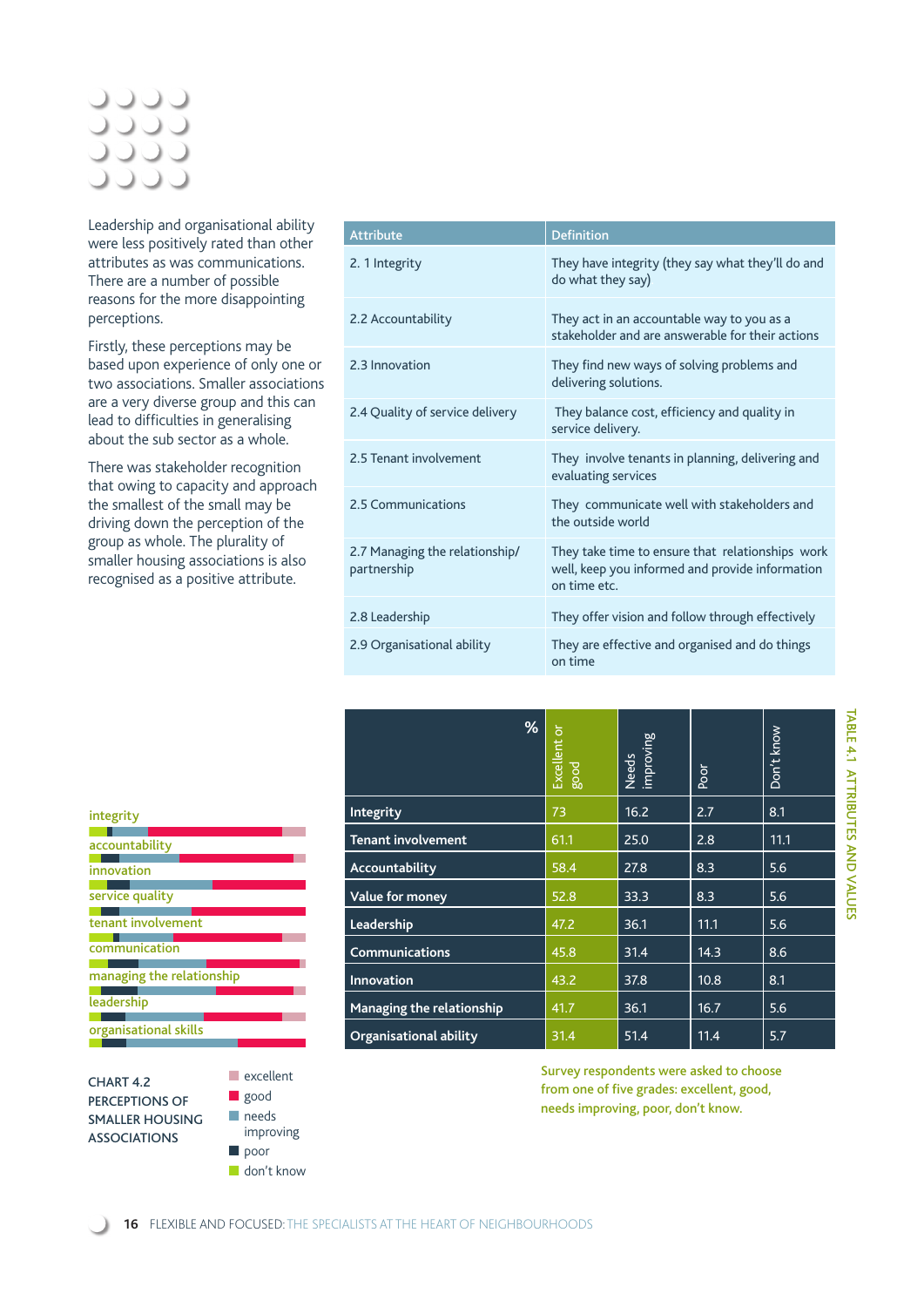### טטנ JJJJJ JOOC

Respondents were more positive when asked qualitative questions about smaller housing associations. When asked what they most value most about smaller housing associations agencies' responses corroborated the associations' own view of their value to stakeholders. They responded that they offer:

- local focus with local services for local people
- $\bullet$  greater economy, efficiency and effectiveness in their niche or specialist areas
- closeness to local communities and/or particular sections of the community
- focused service based on good understanding of local needs
- tenants have a better chance of knowing who makes decisions and being able to influence the decisions.

#### 4.3 Relationships with stakeholders

Stakeholders were asked to consider which of their reported relationships unlocked the greatest value for them (chart 4.3).

When asked to note to what extent these relationships unlock/add value and help stakeholders to meet their strategic or operational aims, stakeholders said that smaller associations as development consortium partners added the greatest value.

Being a care and support contractor unlocked the next highest value for stakeholders, followed by their being the supplier of services to smaller housing associations.

One agency stated: 'They know their residents and they know their stock, are better versed in what really needs to be done and the impact any repair/ planned maintenance/development work will have on their customers, their homes and the community.'

### The larger housing association respondents echoed these feelings, adding that they valued:

- 'their input on development schemes where they help with particular groups or in meeting local authority objectives'
- $\bullet$  'their ability to make quick, clear decisions' and
- 'because of very short decision making chains, the route from a great idea to decision to implementation can be very short. Where this is the case, it produces really creative organisations'.

One respondent noted: 'They are part of a diverse sector with a track record of commitment and delivery which is measured in generations. They provide a much needed, locally responsive service.'

The local authorities valued the fact that most smaller housing associations remain true to their charitable roots and that their drive and enthusiasm to succeed can lead to them being more innovative in their approach to finding solutions to housing issues. This view, however, was not generally reflected across the board.

Their responsiveness to local issues was also valued, with one respondent noting: 'The good ones are locally focused and have not lost connection with their roots and ethos'

The least valuable relationship was procurement, where stakeholders felt the relationship added just a little or not much at all.

All relationships unlocked or added at least some value in helping to meet strategic or operational aims, although one stakeholder noted that there was a cost attached to working with smaller housing associations (table 4.2 and chart 4.4, *on page 18*).

#### CHART 4.3 RELATIONSHIPS SEEN TO UNLOCK THE GREATEST VALUE

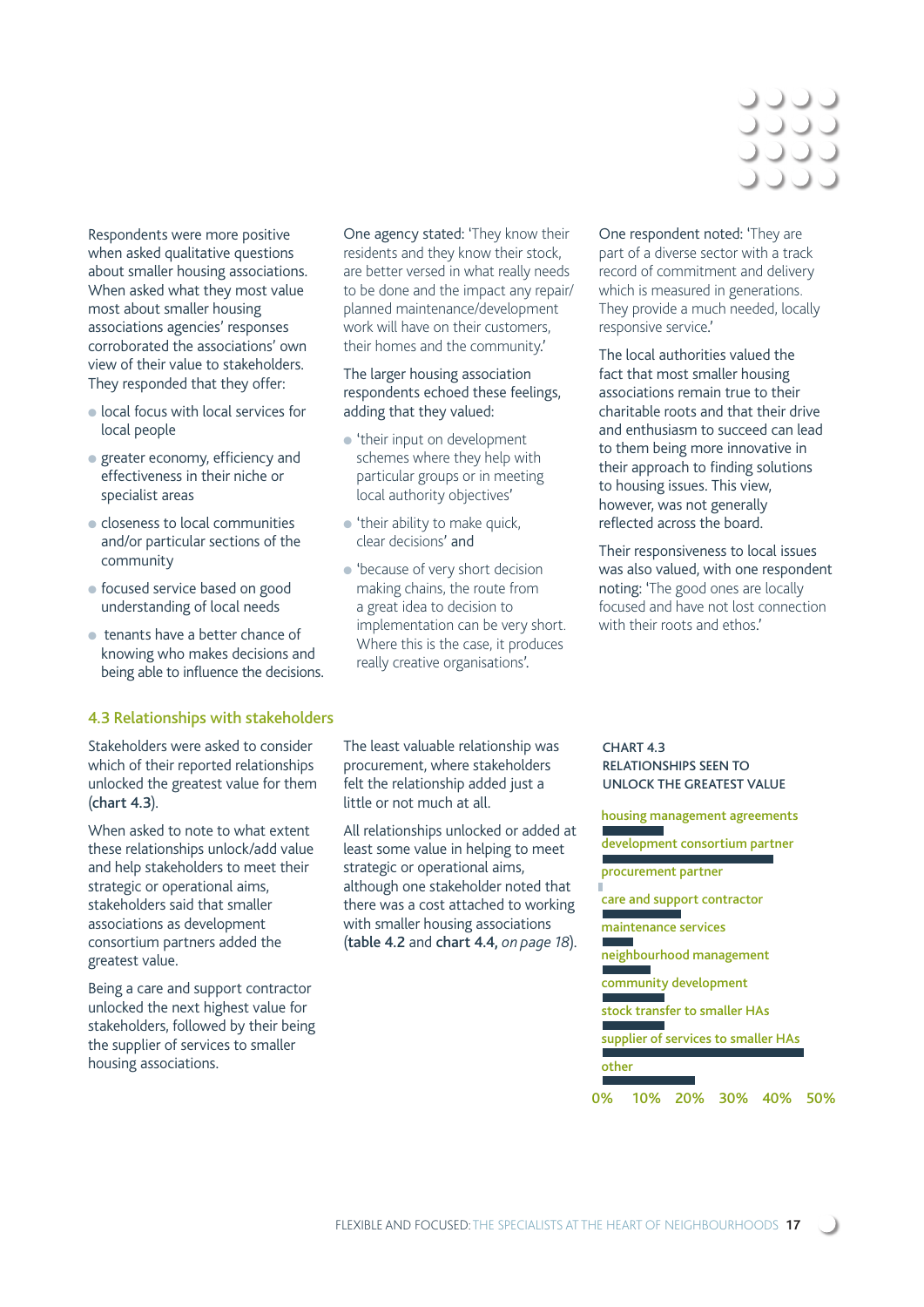### JUU J 0000 **JJJJ**

| ℅                                                        | A lot | To some<br>extent | A little | Not much<br>at all |
|----------------------------------------------------------|-------|-------------------|----------|--------------------|
| Housing management agreements<br>for specific properties | 14.3  | 57.1              | 14.3     | 14.3               |
| Development consortium partner                           | 66.7  | 16.7              | 8.3      | 8.3                |
| Procurement partner                                      | 25.0  | 0.0               | 75.0     | 0.0                |
| Care and support contractor                              | 50.0  | 16.7              | 16.7     | 16.7               |
| <b>Maintenance services</b>                              | 0.0   | 0.0               | 66.7     | 33.3               |
| Neighbourhood management                                 | 25.0  | 25.0              | 25.0     | 25.0               |
| Community development                                    | 0.0   | 75.0              | 12.5     | 12.5               |
| Stock transfer to smaller<br>housing associations        | 11.1  | 44.4              | 33.3     | 11.1               |
| Supplier of services to smaller<br>housing associations  | 35.7  | 35.7              | 7.1      | 21.4               |

### housing management agreements development consortium partner procurement partner care and support contractor m. maintenance services neighbourhood management community development stock transfer to smaller HAs supplier of services to smaller HAs CHART 4.4 ■ a lot HOW MUCH THESE RELATIONSHIPS

UNLOCK/ ADD VALUE

■ to some extent

### ■ not much at all

■ a little

### 4.4 Services, organisation and outcomes

Asked about service delivery, stakeholders gave the highest rating to smaller HAs' local knowledge (81.3% rated it good or excellent – see table 4.3 and chart 4.5). The ability to meet customers' needs also scored very positively (66.7% said good or excellent).

Other positive responses included, tenant involvement, community development, and care and support – all outward facing services. These scores illustrate that customers/tenants are central to smaller housing associations' activities and approaches.

53% of stakeholders thought financial viability was good, as noted earlier. Less positive ('needs improving' or 'poor') responses related to providing value for money, procurement and developing more homes. All these are often out of the control of smaller associations. Limited buying power, the austerity programme, and restricted availability of land and funding impact on all these activities.

| %                                    | Excellent/<br>good% | <b>Needs</b><br>improving | Poor | Don't<br>know |
|--------------------------------------|---------------------|---------------------------|------|---------------|
| Local knowledge                      | 81.3                | 6.3                       | 3.1  | 9.4           |
| Meeting customer needs               | 66.7                | 6.7                       | 6.7  | 20.0          |
| Care and support                     | 66.6                | 10.0                      | 0.0  | 23.3          |
| Housing management services          | 61.3                | 19.4                      | 3.2  | 16.1          |
| <b>Outcomes for customers</b>        | 58.1                | 12.9                      | 6.5  | 22.6          |
| Outcomes for you, as a stakeholder   | 56.7                | 30.0                      | 6.7  | 6.7           |
| Community development/<br>investment | 54.9                | 22.6                      | 3.2  | 19.4          |
| Tenant involvement                   | 54.9                | 22.6                      | 0.0  | 22.6          |
| Financial viability                  | 53.1                | 28.1                      | 3.1  | 15.6          |
| <b>Skills and resources</b>          | 43.8                | 31.3                      | 9.4  | 15.6          |
| Maintenance of homes                 | 32.2                | 35.5                      | 9.7  | 22.6          |
| Value for money                      | 24.1                | 34.5                      | 17.2 | 24.1          |
| Developing more homes                | 12.5                | 50.0                      | 28.1 | 9.4           |
| Procurement                          | 10                  | 36.7                      | 20.0 | 33.3          |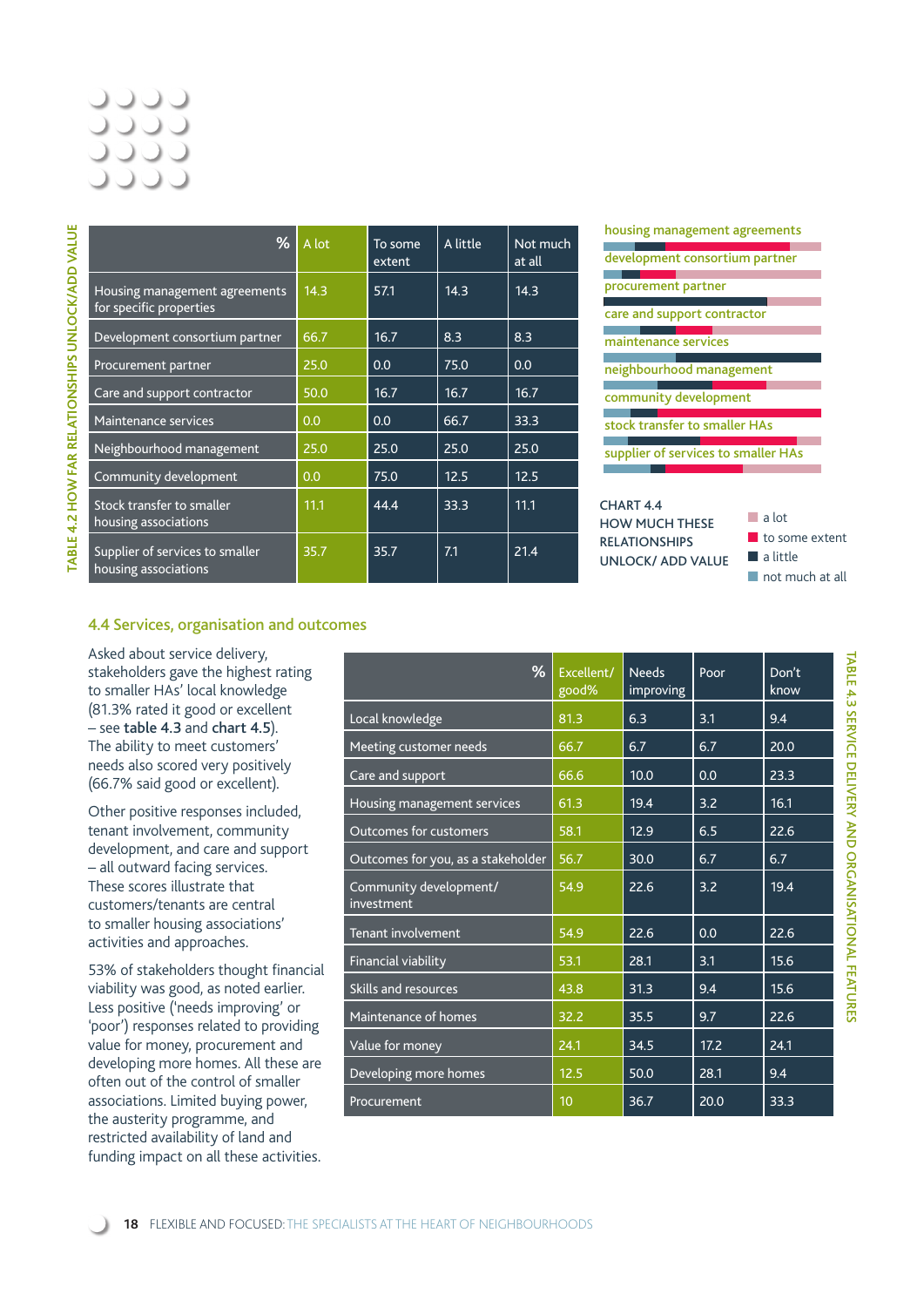### JUUC **JJJJ JJJJ**

local knowledge

| meeting customer needs                                                                                                                                                        |
|-------------------------------------------------------------------------------------------------------------------------------------------------------------------------------|
| outcomes for customers                                                                                                                                                        |
| community development/investment                                                                                                                                              |
| tenant involvement                                                                                                                                                            |
| care and support                                                                                                                                                              |
| housing management services                                                                                                                                                   |
| maintaining homes                                                                                                                                                             |
| outcomes for you, the stakeholder                                                                                                                                             |
| skills and resources                                                                                                                                                          |
| value for money                                                                                                                                                               |
| financial viability                                                                                                                                                           |
| procurement                                                                                                                                                                   |
| developing more homes                                                                                                                                                         |
| <b>CHART 4.5</b><br>excellent<br><b>RATING SERVICE</b><br>good<br><b>DELIVERY AND</b><br>needs<br><b>ORGANISATIONAL</b><br>improving<br><b>FEATURES</b><br>poor<br>don't know |

### 4.5 Looking to the future

Stakeholders were very positive about the future of smaller housing associations, with 87% saying they have a future, despite the challenges faced by the sector as a whole. Some were unsure but only 2% disagreed.

#### 4.5.1 Focusing on niche provision

- Concentrate on delivering something unique. This can be a geographical focus, a specialism or something else - housing association
- Do what they do well and don't try to be too much like big housing associations. Retain pride in specific local character rather than a weaker version of a corporate model of standardised service delivery
- housing association
- Maintain focus on what they do best - agency
- They need to be distinctive and provide something complementary to mainstream organisations. The world is changing rapidly and organisations need to be able to adapt fast
	- housing association

### 4.5.2 Local and community knowledge

- $\bullet$  Continue representing the smallest and most vulnerable communities - housing association
- Provide services that are focused on a particular community that is close to the organisation's management base - housing association
- $\bullet$  Profile what they do at the local level. Be champions of consumers, developing and profiling their innovation on community development - agency

This part of the survey asked respondents to comment on priorities and approaches they felt would benefit smaller housing associations. As expected, some views are contradictory and one or two may not be palatable to everyone.

- Do what they do well but that's nothing to do with their size - housing association
- An organisation has a future if it has a clear sense of purpose and raison d'être. For small HAs this is likely to centre around niche services/client groups. Small HAs who want to become bigger and/or be a significant provider of new housing can probably only achieve this by merging with someone else housing association
- The smaller housing associations should do the added value projects that the large associations are reluctant to do - local authority
- $\bullet$  Find a niche only they can fill
- Retain their 'small' focus, avoid mergers and involve more tenants in the 'smalls' value - agency
- Engage more effectively with local authorities on delivering against the priorities identified in the sustainable communities strategies. Make sure council officers and ward councillors are aware of the value they are adding at a neighbourhood level through the landlord and neighbourhood services - local authority
- Remain locally focused rather than try to provide services for specific groups of people - local authority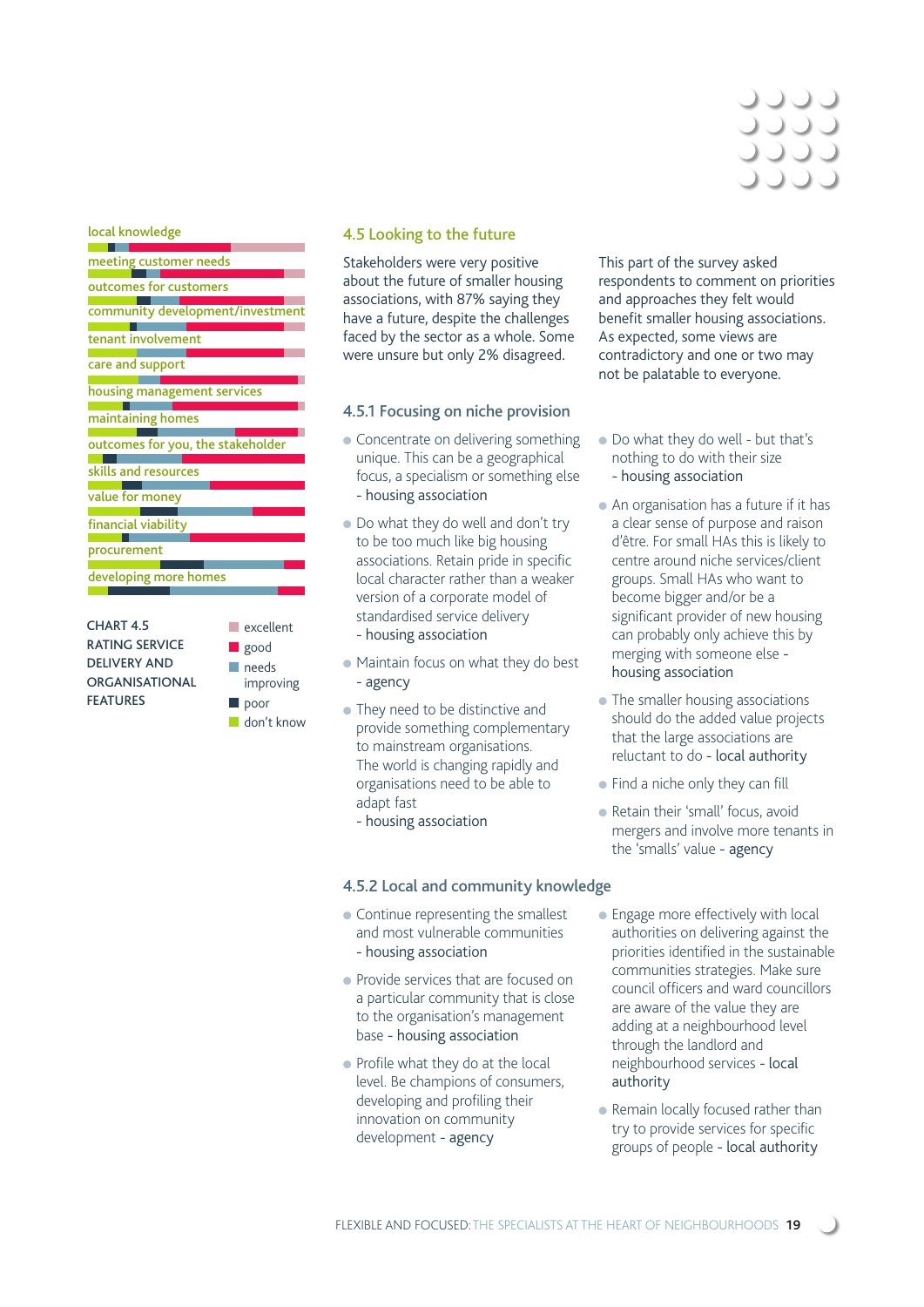### UUUU 0000 0000 OOOC

### 4.5.3 Management and customer service

- Manage stock for larger developing housing associations - agency
- Develop greater tenant involvement - agency
- Focus on customer service, repairs and financial viability - agency

### 4.5.4 Collaboration

- $\bullet$  Set up alliances so back office services and skills can be bought in more cost effectively - housing association
- Think about collaborative working with larger local HAs around shared services or joint procurement. Use any reserves to create more homes, improve existing homes but not to the extent that they put their organisation at risk - housing association
- $\bullet$  More collaborative working where appropriate *ie* when requiring a development partner. Continue managing properties and take advantage of development opportunities - local authority

### 4.5.5 Development and growth

- Complex schemes on small local sites with high levels of community involvement - housing association
- Use asset strength to make a modest contribution to new homes - agency
- More joint development with larger partners and make use of their specialist client skills - local authority
- Tailored, quality services which are about the residents rather than about the service costs - agency
- Consolidate to promote efficiency in overhead costs and management. Use joint procurement clubs agency
- Become more cost effective and skilled by sharing with other small providers - agency
- Find more effective ways to work together, and to work with other partner organisations, to achieve better value for money and greater financial and political clout but without surrendering their independence - agency
- Work together with small and large housing associations to promote the excellent work we do - let's end the divisive and pointless 'large *vs* small' debate and celebrate our collective successes - housing association
- Develop partnerships with larger housing associations and local authorities. Use local knowledge to develop new initiatives. Identify gaps in provision and impact of policy/ funding changes on customer base. Seek opportunities for new funding options and how these can add value to local authority initiatives local authority
- Concentrate on delivering small schemes, at social rather than affordable rent - local authority
- Acquire standing stock from developing associations - agency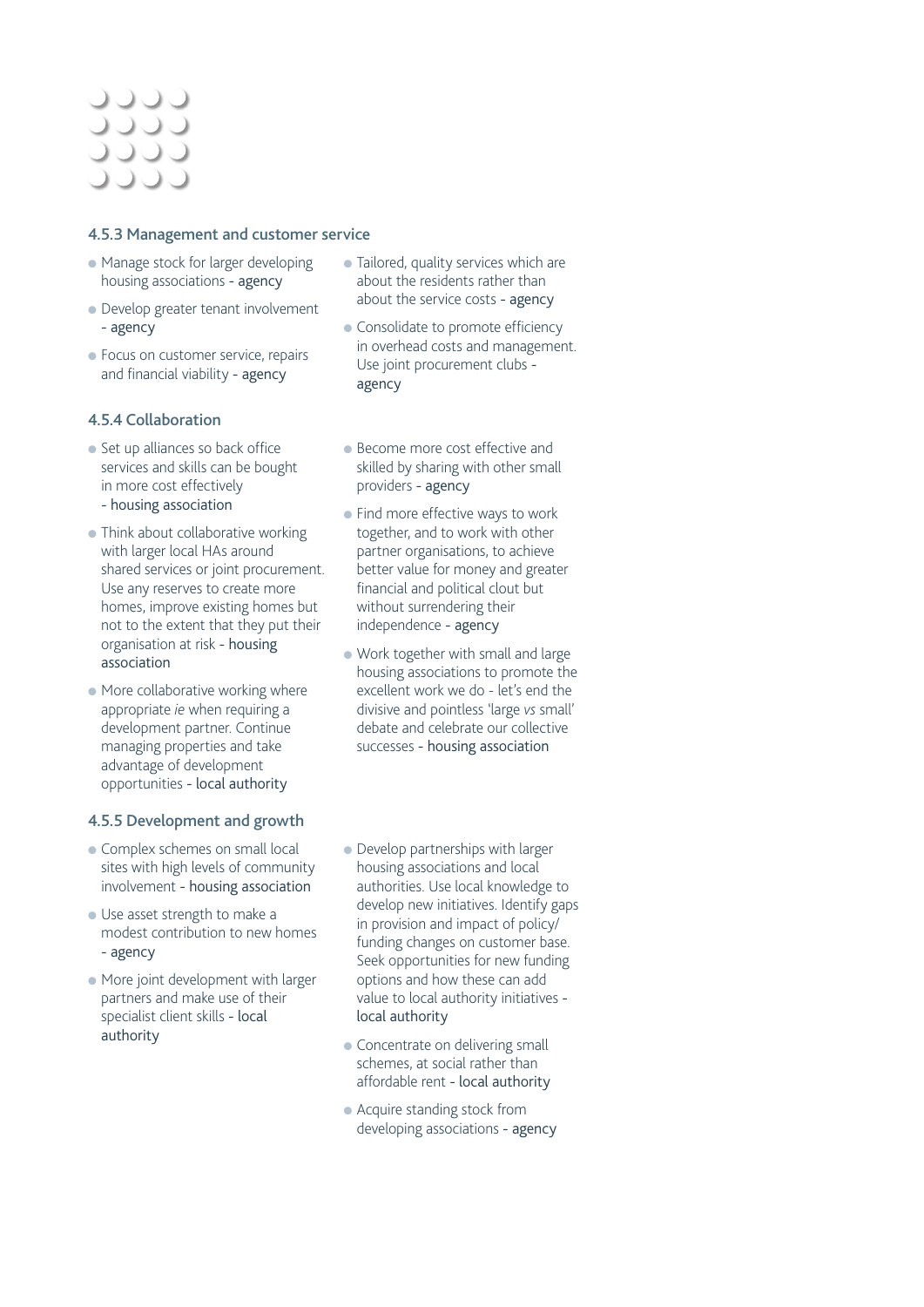### **5.** Development potential

### 5.1 Attitudes to new development

As noted in earlier sections, the financial viability of smaller housing associations is recognised as one of their strengths. In addition, their role as development partners to larger associations was valued by 83% of stakeholders.

From time to time, governments have raised the issue of associations 'sweating' their assets. Larger developing associations can point to increasing levels of borrowing and less unencumbered stock, particularly in the next few years as the Affordable Rent programme nears completion in 2015<sup>12</sup>. Currently non-developing housing associations will have a harder time potentially if asked to argue their case.

Additional development, with or without grant, as well as deflecting any criticism can also add valuable affordable homes to the capital's stock and help meet reasonable expectations over the use of assets.

Discussions have been ongoing with some smaller housing associations with lenders, valuers, other providers as well as the National Housing Federation and the regulator, as to how smaller (and medium), sized providers might best make use of the assets available to them.

There are some obvious limiting factors to development, like access to land or ability to repay interest, but as part of this research it was decided to establish a sense of the scale of potential development and the barriers to development and accessing loan finance.

Smaller housing associations remain keen to develop new homes. As illustrated in chart 5.1, over three-quarters of respondents are currently developing, or planning in the near future to develop homes with a larger provider or in their own right. Just 12% felt this was unrealistic. Of those intending to develop 78% were confident they could do this by 2015, with 45% very confident.

Other factors included the

by the private sector.

reported as an issue.

competitive nature of development and the fact that smaller providers are often outbid by larger ones or

Borrowing capacity as measured by borrowing covenants - mainly interest cover in the short term – was also

### Key findings $11$

Smaller housing associations are still keen to develop new homes. Only 12% of those surveyed felt this was not realistic in the longer term. Respondents have some innovative approaches and plans to develop without grant. 

28% of respondents have some land available for development, which they estimated could generate more than 260 homes for London.

15% of respondents had recently developed without grant.



### CHART 5.1 ATTITUDES TO DEVELOPMENT

■ it has not featured in recent business planning

■ a nice idea but not realistic

■ planning to build new homes with a larger developing HA in the near future

■ are already developing new homes on our own

■ plan to shortly be able to develop new homes

### 5.2 Limiting factors for new development

Respondents reported a range of limiting factors for new development as detailed in chart 5.2 (*see page 22*).

The most limiting factor, to be expected, was lack of access to grant from the Homes and Communities Agency (HCA), now from the GLA.

This was closely followed by lack of land and borrowing facilities. Needing to outsource the development function was also seen as a limiting factor by 15% of respondents.

11 Credits and thanks to Mike Wilkins, chief executive of Ducane HA, who designed and developed the survey for this section

12 *Hard Times, New Choices: a new deal for housing associations* (Price Waterhouse Coopers/L&Q 2010)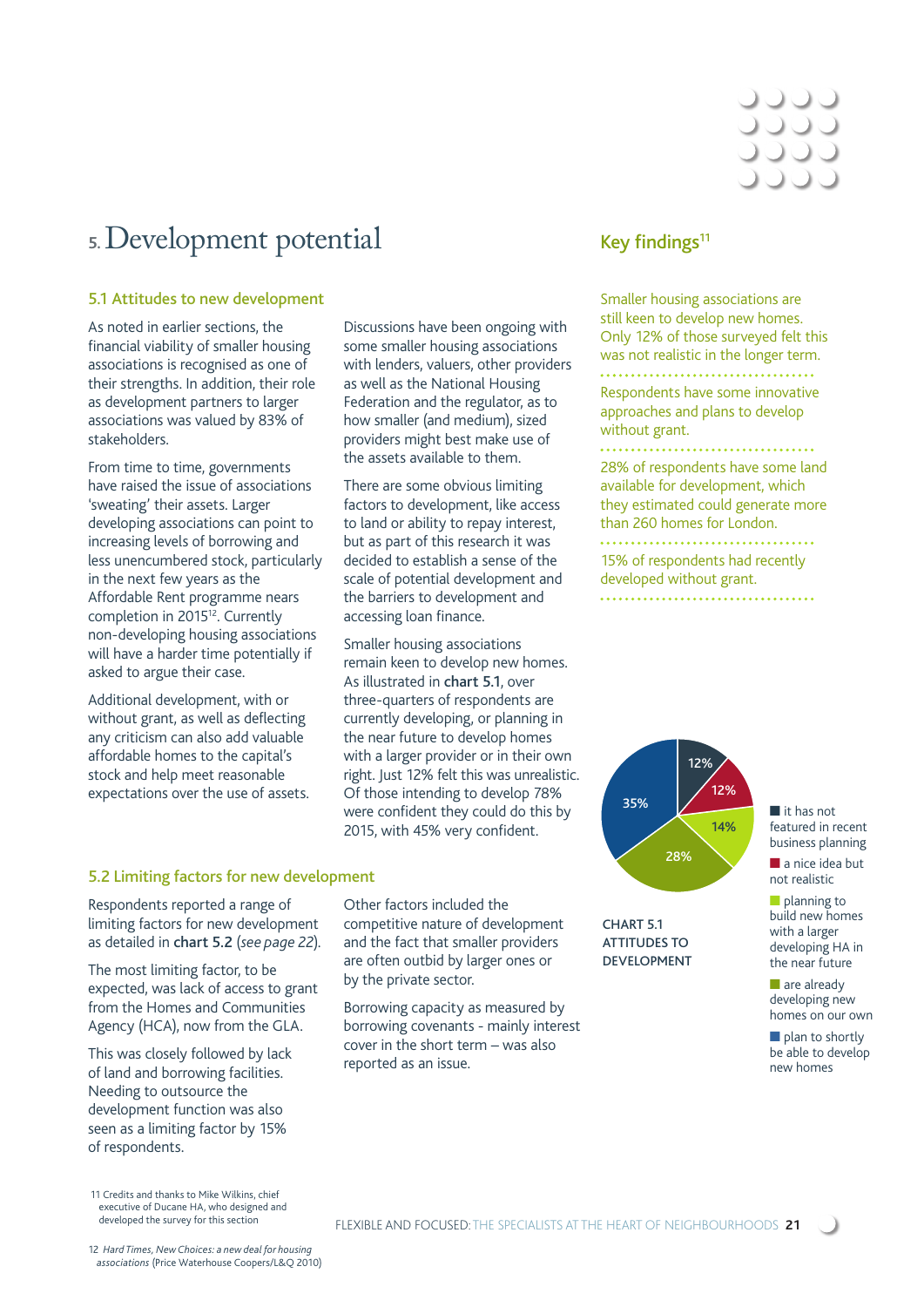### UUUU 0000 **JJJJ**

Some mentioned a lack of dedicated staff with the time to pursue opportunities and some specialists said their business models relied on developing registered care homes, which are not eligible for HCA funding. High loan rates and risk averse lenders were also raised.



### CHART 5.2 MAIN LIMITING FACTORS FOR NEW DEVELOPMENT



### BARRIERS TO ACCESSING LOAN FINANCE

lack of property to secure the loan new borrowing would breach

other

not certain, interested in learning more

lack of cash to pay the interest

#### unhelpful lenders

5% 10% 15% 20% 25%

### 5.3 Grant availability

Of those now developing, 25% had allocations from the HCA under the former 2008/11 national 'Affordable Homes' programme. These totalled £14.37 million and ranged from £3 million (for Ducane HA) and £2.5 million (for Oda Dua) to just £75,000 for Field Lane HA.

Just 18% had an allocation under the new HCA/GLA 2012/15 'Affordable Rent' programme. This is just under half the previous total allocation, at £7.33 million. Amounts range from over £2 million to £250,000. Homes planned include family flats and houses, a scheme for war veterans, key workers and remodelling 65 flats.

### 5.3.1 Developing without grant

15% of respondents had recently developed without grant, revealing some innovative approaches and plans. Examples are given here.

| Soho HA                         | Has a planning application to convert an office into a commercial<br>unit, five affordable flats and a market let unit. Is entering a joint<br>venture to develop high end accommodation in a building it owns to<br>generate income, and is acquiring a site to provide 20 new homes -<br>more than half will be affordable |
|---------------------------------|------------------------------------------------------------------------------------------------------------------------------------------------------------------------------------------------------------------------------------------------------------------------------------------------------------------------------|
| Kingston<br><b>Churches HA</b>  | Has two self-funded intermediate rent schemes at 80% market rents.<br>Is converting once shared student houses into self-contained flats                                                                                                                                                                                     |
| Barnsbury HA                    | A site swap with ISHA will produce 12 new build units                                                                                                                                                                                                                                                                        |
| St Martin of<br><b>Tours HA</b> | Has used a combination of proceeds from disposed assets and<br>reserves to invest circa £4 million in the past two years                                                                                                                                                                                                     |
| Penge<br>Churches               | Is acquiring four houses without grant                                                                                                                                                                                                                                                                                       |
| <b>Haig Homes</b>               | Has funded new developments and acquisitions from its own<br>reserves, donations and through fundraising                                                                                                                                                                                                                     |
| <b>Teachers HA</b>              | Is building a new area office and five flats on an existing estate.<br>Another five flats will be built on land purchased in 2010                                                                                                                                                                                            |
| Housing for<br>Women            | Is looking into partnership options with non-registered providers/<br>other statutory bodies, apart from HCA eq Ministry of Justice.                                                                                                                                                                                         |

### 5.4 Land availability

28% of respondents have some land available for development. They estimated that this land could generate more than 260 homes.

Reasons why the work was not already under way included legal issues over title, negotiations over Section 106, planning agreements and lack of confidence getting funding in place.

Other barriers to development generally included:

- high cost of land making development unviable
- lack of available land
- competing with larger organisations also looking for sites
- unaffordable interest rates on loans
- $\bullet$  risks arising from insufficient revenue stream to support loan without substantial subsidy.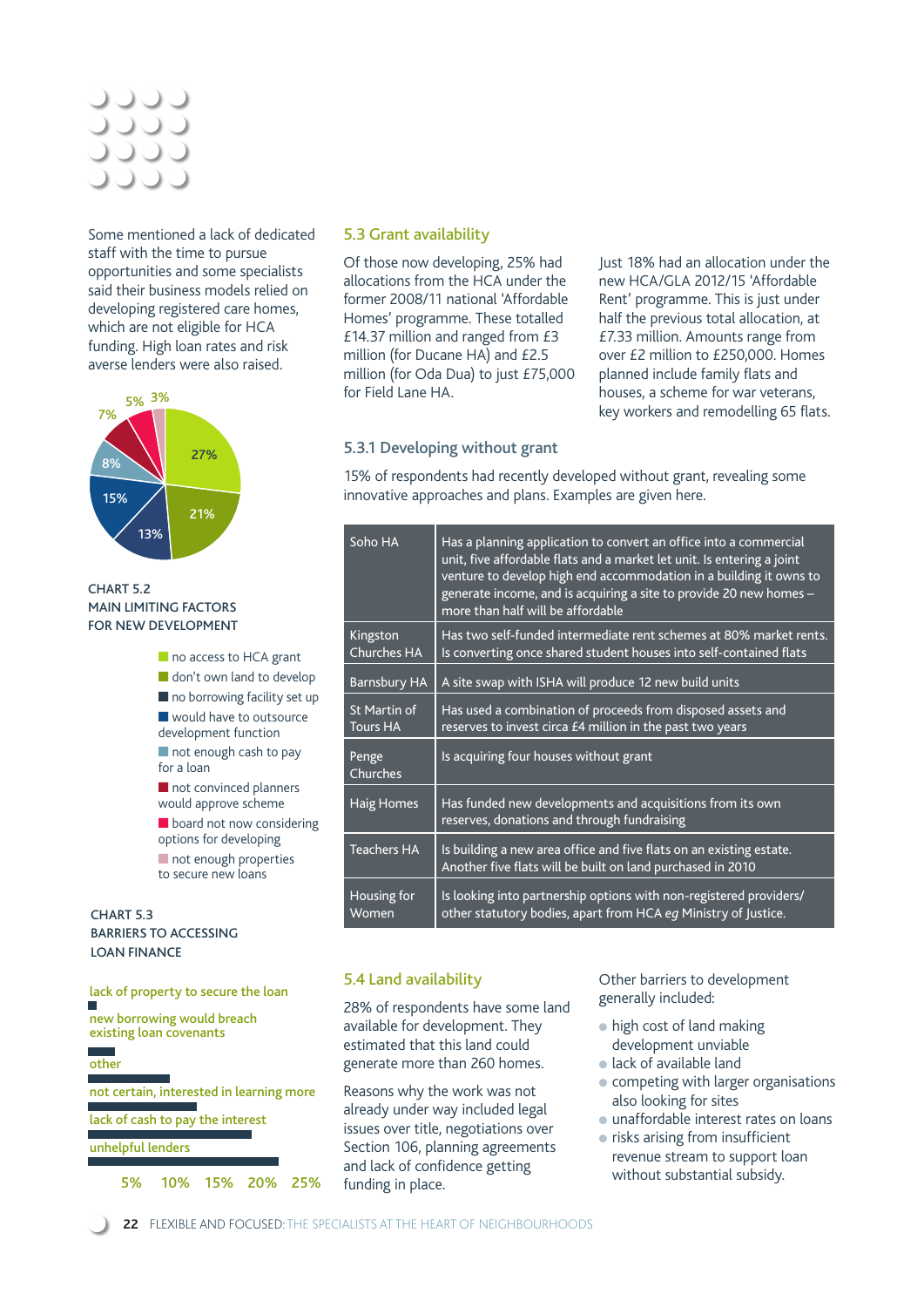# **JJJJ** JOOK

### 5.5 Loan finance

Half of respondents (49%) have one or more loan facilities in place at present, with 18% having a loan facility which is available but not yet drawn down. 33% have or are planning to borrow more funds.

#### 5.5.1 Barriers to loan finance

Some of the barriers to raising loan finance are illustrated in chart 5.3. Securing the loan is not an issue, with the main barriers being shortage of cash to pay the interest and a perception that lenders were unhelpful. Other issues included:

- demanding loan conditions attached to new agreements
- high interest rates
- lack of grant
- funders not willing to lend for long enough periods to provide certainty
- cost of loans making development unaffordable for particular clients.

### **Barnsbury HA and ISHA: developing together in Islington**

A site made available to Barnsbury HA by Islington Council, in upper Holloway, was some distance from the office base of staff managing its homes, so managing the property would have stretched its resources.

Barnsbury HA approached Islington & Shoreditch HA, which was building homes through a section 106 planning agreement on a site just minutes from Barnsbury's offices.

A site swap agreed to by the two housing associations and Islington Council has given Barnsbury HA 12 newly built homes on its doorstep and the larger association, Islington & Shoreditch HA, will develop the upper Holloway site, with the council contributing funding.

Both associations benefit and the deal maximises the amount of social housing achieved on both sites.

#### **Soho HA: West End office conversion and expansion**

West End-based Soho Housing Association needs entrepreneurial skills to build in this expensive neighbourhood - and it has them.

Its former office building was spread over four floors so only a few people could be accommodated comfortably on each floor. This is an awkward arrangement for any small business, and staff working in isolation reduced business efficiency and service quality for residents.

In June 2011, Soho HA moved to a new office on a single floor, with better meeting and reception facilities. It **converted its old offices**, creating a commercial unit on the basement and ground floor and adding another storey over the top floor for a luxury penthouse flat.

The added value of the commercial unit and the penthouse flat made it possible for Soho to cross-subsidise the cost of creating five one-bedroom flats for low cost rent on the first and second floors.

The building's total rental value also financed the cost of the new office lease. But most importantly, Soho was able to complete the scheme without recourse to grant funding so was able to set rents on the one bedroom flats  $low - at less than 40%$  of market rent – and to allocate the flats to people on Soho's own waiting list.

The project has also given Soho HA additional security  $-$  it is free to sell the building, or any part of it, at market value should the need arise.

### **Making best use of scarce land: Ducane HA's modernisation scheme in Hammersmith & Fulham**

Ducane HA is close to completing a £13m project that will deliver 44 new homes and refurbish 112 one and three bedroom flats spread over five blocks on its west London estate.

The scheme demonstrates that smaller housing associations are able to successfully undertake their own development, even in parts of the capital where there is little space for development and land is costly.

Ducane wanted to exceed Decent Homes standards to make its homes warmer, quieter and cheaper to run and to cut planned maintenance costs. The modernised flats have achieved EcoHomes Very Good standard.

An extra storey was added to each block and two infill blocks included. The new homes were manufactured off site due to space constraints, with the 'pods' manufactured in Glasgow and craned into position.

They are built to Code for Sustainability level 3, with air source heat pumps to lower running costs and are let to key workers, nominated by the council, at affordable intermediate rents.

Ducane's in-house development team assembled and delivered the scheme with funding from the THFC and a £3m HCA grant.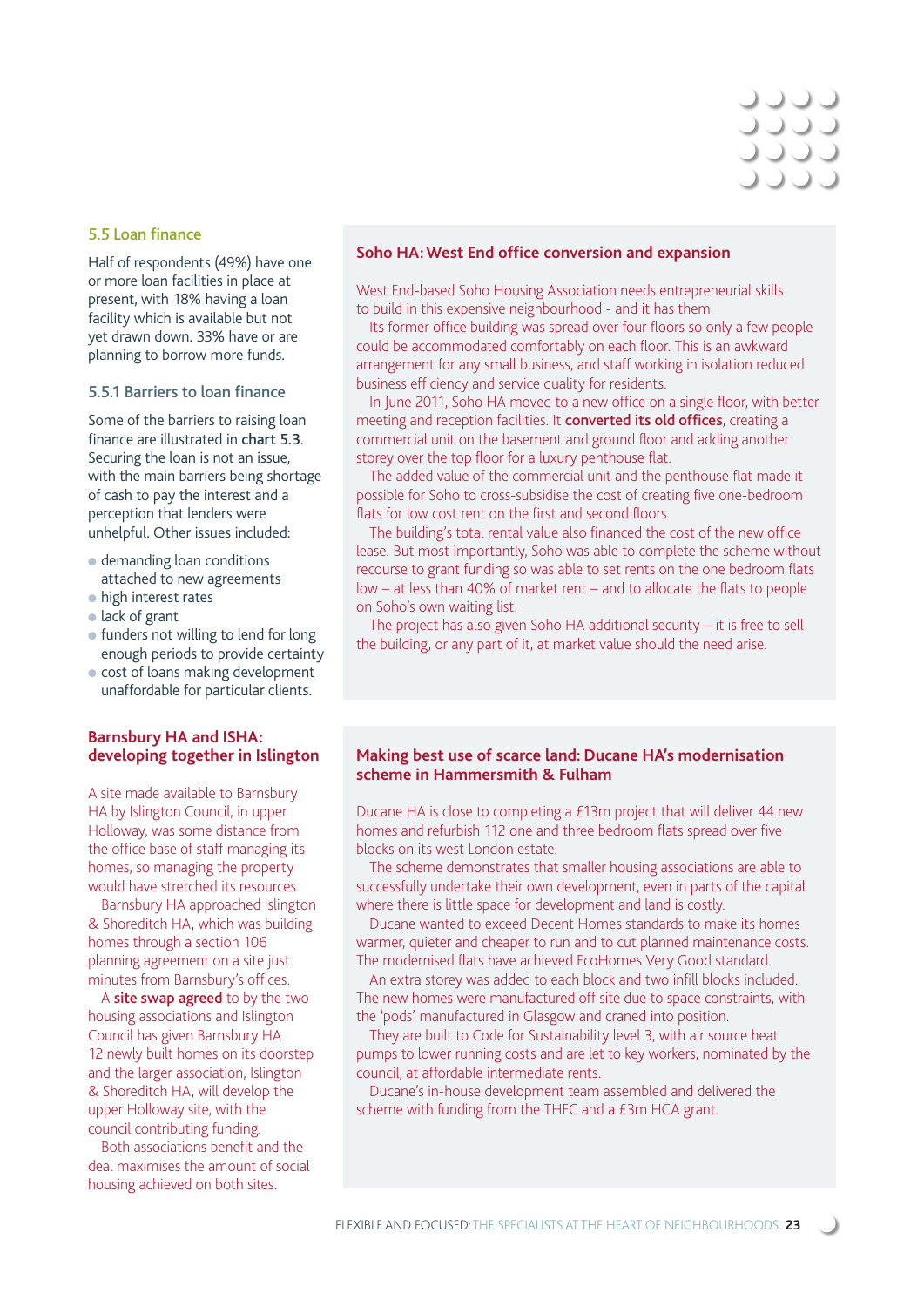### 0000 0000 **JJJJ DOOC**

### **6.** Final observations and policy considerations

### 6.1 Overview

Smaller housing associations have much to be proud of and clearly add value to the provision of homes and related services in London.

The climate they operate in has changed and is now less helpful. This is the case for most of the sector however and the differences between the challenges for smaller housing associations and the rest of the sector are diminishing.

The impact on income streams arising from welfare reform and changes to the investment regime affect organisations of all sizes.

Most smaller housing associations want to stay independent. We found only one respondent actively seeking a merger and only two stakeholders felt this was the way to go. From the regulator's point of view there is little pressure to merge.

At present unencumbered stock remains 'un-raided', to quote one stakeholder. This may not always be the case. The more that can be done to persuade government and others of the efficiency and value of the sector including smaller housing associations the better.

### 6.2 Considerations for smaller housing associations

#### 6.2.1 Adding value

Examples stakeholders gave of ways smaller associations could add value included focusing on niche provision, local and community knowledge, more collaboration and opportunities for development and growth.

This report illustrates the strengths and challenges facing smaller housing associations. A concentration of general needs stock and access to local and customer knowledge offer advantages and link directly to the localism agenda. To build on these advantages:

● each smaller association needs to consider what being small gives them. What makes each really special and how can they make more of their niche?

### 6.2.2 Development and growth

The study has found smaller housing associations taking positive steps to get round the challenges for funding the development of affordable homes through alternative funding streams (including their cash reserves) and they are monitoring how this provides value for money.

- quality is important and needs to be better highlighted by smaller housing associations, the high levels of tenant satisfaction reported earlier, for example.
- the sub-sector needs even more leadership, collaboration and fresh challenges and thinking on added value.

Housing associations undertaking added value work need to measure the social impact and returns they get on their investment.

Smaller housing associations could explore this more challengingly. They may need to be bolder and more self-critical if the larger associations are going to continue to support them.

Some are exploring ways to generate income by providing services externally and others are looking for ways to forge new partnerships with larger associations or through procurement clubs.

The qualitative aspects of their work seem to be valued but this needs to be continually evidenced through measuring social impact.

Many smaller housing associations offer specialisms. This may be as a black or minority ethnic association (BME), by providing supported housing or meeting a particular need.

Each association needs greater insight into its qualitative differences concentrating on its unique selling point and how this can be shared with others. It is essential for smaller housing associations to be solution focused and offer clear evidence of their added value.

London's smaller housing associations need to consider carefully their comparative advantages and options for future growth. They have expressed the desire to do more development, and have the capacity, but face a range of barriers with funding and land availability.

**24** FLEXIBLE AND FOCUSED: THE SPECIALISTS AT THE HEART OF NEIGHBOURHOODS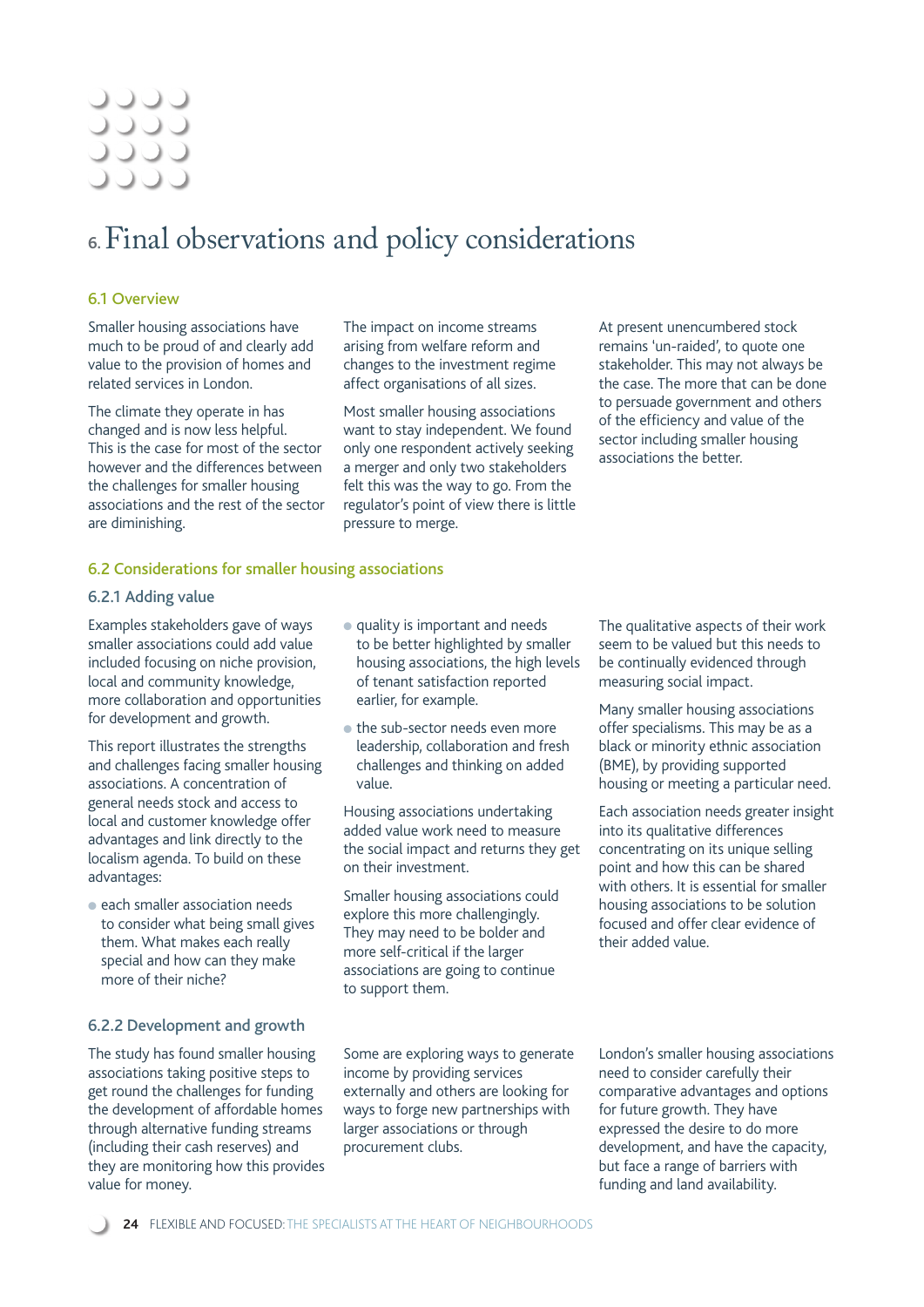

The changes to the housing investment regime apply to the whole sector and it is not just smaller associations finding that development may no longer be an option.

In addition to relying on partnerships with larger associations, smaller associations need to be more innovative and creative and to collaborate better with each other.

Some feel that there is potential for raising funds through a consortium of smaller housing associations, for example. The g320 could work together to drive this approach.

One respondent noted 'an appetite and opportunities for us to develop extra care housing in a local area without grant and/or in partnership with other smaller housing providers to pool resources, including funds'.

- Where smaller associations have unencumbered assets, could they trade access to these with the borrowing capacity of larger associations?
- Could unencumbered assets be traded for other services from larger associations?
- Could associations jointly create a vehicle that could raise funding through a club bond issue?

### 6.2.3 Tackling worklessness

Examples are given in the report of how small associations are adding value through community investment and tackling employment and skills needs. These approaches are now recognised sector wide as being vital in the face of welfare reform and the benefit changes facing thousands of residents. There is more to be done.

An actively developing association could, for example, support a smaller association's cash flow or act as a guarantor for more risk laden activities in return being given access to the smaller association's assets as security for borrowing.

These are radical ideas but illustrate the sort of creative thinking that could work particularly well where several small associations are working in a single borough together.

As noted by the CIH: 'The increased pressure to unlock capacity within the sector may lead to increased focus on how non-developing associations are using their surpluses – doing nothing may no longer be an option. New arrangements may start to emerge where associations trade their surplus capacity for managing the developing associations' properties or functions.' 13

Asset management and the energy efficiency agenda are a case in point. By collaborating with larger associations with large energy efficiency programmes, smaller housing associations could offer up unencumbered assets as security for funding through larger partners. In return they would benefit from the programme's resources and expertise, for example, rather than asking just for new housing supply.

Smaller housing associations could link up more regularly with the programmes of larger housing associations in London rather than having to reinvent the wheel. Conversely, larger associations could combine their efforts with those of smaller ones to provide services to residents at a local level.

A number of smaller housing associations and stakeholders reported that shared services and procurement arrangements are being pursued.

This approach along with collaborative approaches to procurement, which can be less demanding on time and resources to establish than back office shared services, offer real advantages.

This is especially the case given that these arrangements can attract VAT exemption for shared internal services and should be further explored

Many procurement arrangements already exist and smaller housing associations can plug into existing arrangements rather than needing to establish these themselves.

As one respondent has said: 'I would say that procurement doesn't require an association to be large. With procurement organisations like PfH and L6 and others, smaller associations may be able to become satellite members of a larger procurement group – g320 is exploring this at the moment.'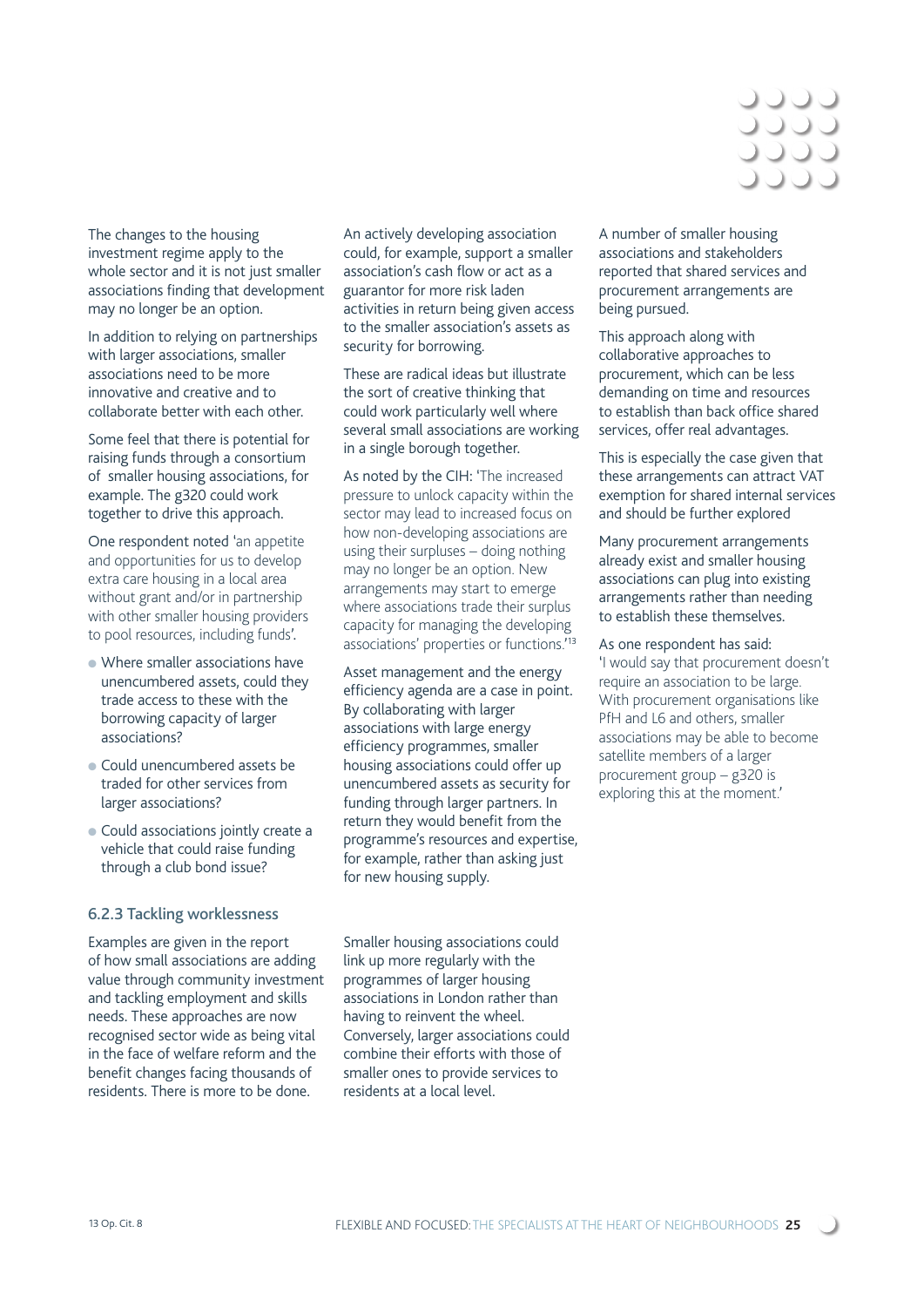### 0000 **JJJJ JJJJ**

### 6.2.4 Housing and homelessness

Smaller housing associations are particularly valued for the work they do with single homeless people and for their supported housing. There are two areas where they could do more.

They might want to consider how they can help more statutorily homeless households with general needs. They could also think of ways to improve their performance on nominations to their general needs homes by local authorities.

### 6.3 Considerations for stakeholders

External stakeholders need to recognise that the attributes that make large housing associations successful developers do not necessarily mean they are equally successful as housing managers and providers of support services.

### 6.3.1 Development and growth

More large housing associations could proactively partner with smaller associations. Large associations seem less willing to consider this, even though there are ways to mitigate their risks.

The regulator should consider setting a framework requiring this sort of co-operation from larger housing associations if they fail to engage voluntarily.

This might include supporting opportunities for growth (passing on small sites, stock transfers/sales). Some small associations have resources to complement larger developments in their patch.

The GLA and local authorities need to recognise that many large associations bidding for grant no longer appear to take inclusive approaches to maintain the diversity of the sector.

Some argue that tenants would vote for management by small/local/ specialist providers with whom they can relate. Once again, the high levels of tenant satisfaction evidenced in this report add to this argument.

Again this was recognised by the CIH report which noted local presence and concentration of activities might be at least as important to effective housing management delivery as scale.14

A framework that makes available a proportion of grant and bids for public sector sites to smaller associations would be helpful, provided partners could be satisfied that the quid pro quo was an added benefit such as community involvement, support services or better housing management.

This approach was adopted successfully some years ago to encourage BME associations and could be used to support smaller housing associations generally.

Stock transfers could prioritise smaller local housing associations over large non-local associations where the transfer process does not specify a minimum lot size.

Larger associations could play to the perceived and actual strengths that smaller associations have by subcontracting housing services to their outlying sites or estates, and buying in services likely to deliver better tenant satisfaction.

This must surely be a top priority for boards of larger associations. Perhaps some external support initially might be helpful to develop standardised heads of terms and contract documents to underpin these arrangements.

Large housing associations could consider on-lending to open access to finance for smaller associations. This appears less likely given the increasing pressure on gearing covenants, as larger associations work towards achieving their contracted programmes with the GLA.

The complexion of borrowing has also changed, from 25 year bank lending to bond finance, for example. The limiting factor for smaller associations is less one of borrowing capacity and more the capacity of their boards and staff to grapple with the risk reward equation.

Access to grant funding would assist greatly, though with the ramifications of the new Affordable Rent scheme, and less grant per unit on offer than in the past, this may make this a less decisive factor than it once was.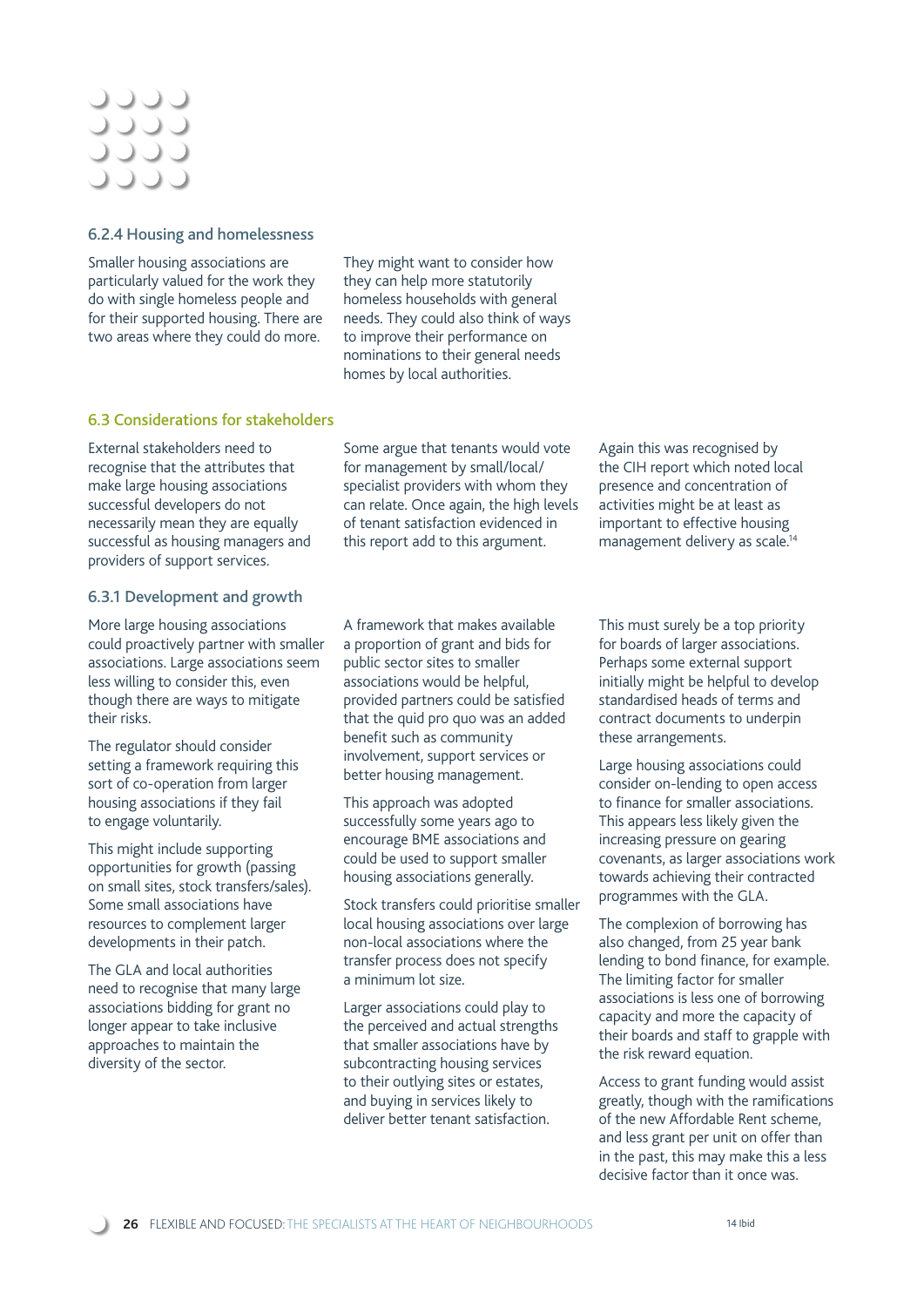

Paying at least 50% of grant upfront at start on site, where grant is made available, would assist the cash flow for smaller associations.

There may be some advantage in providing targeted advice on the main development heads: valuation, property charging, funding, procurement and delivery *etc*. This could help provide new homes through 'latent' development capacity.

Some larger associations have unallocated funds that could support local initiatives which meet niche housing/support needs and where the funds and risk could be transferred to smaller local associations.

### 6.3.2 Supported housing

The cuts to supported housing are beginning to bite and there is downward pressure on costs for all providers and less niche contracting. Volume contracts drive out small providers with specialist skills, weakening service quality for relatively small cost reductions.

Supported housing is the niche of some smaller housing associations in London and in some boroughs they may be the main provider for particular types of need.

It was noted in section 2 that specialist homes represent about 50% of smaller housing associations' stock as opposed to just 15% for associations with more than 2,500 homes, including those with over 10,000 homes. This sub-sector is therefore vital to the wellbeing of vulnerable people.

The empty homes programmes could also offer an opportunity to hand the management to smaller associations.

Perhaps a better balance could be reached for procurement in some cases, between economies of scale 'at all costs' and the value delivered by locally based organisations?

That is not to say that being local should override economy but perhaps, and this could be tested in bidding processes, there could be more recognition of the added value smaller providers can offer.

Larger and smaller housing associations could work more closely when reviewing their portfolios of supported housing to consolidate and rationalise service. This would help commissioning local authorities to do so more efficiently and effectively.

If possible commissioners should consider agreeing longer term contracts – beyond three years, with options to renew subject to efficiency checks and care standards. This would give more certainty and would encourage investment in enhanced services. It should also cut down the time currently spent reviewing contracts for both the associations and commissioners.

Conversely, where homes are being decommissioned associations should actively consider using them for people needing less support, including single homeless people.

#### Final **word**

All those surveyed for this research were positive about the future of small associations. Even in the most challenging fields of supported housing and new housing development there is clear potential. .................................. Innovative approaches have been demonstrated throughout this report, as has the willingness of smaller housing associations and their stakeholders to work together for the benefit of Londoners.

The impact of welfare reform and

what this means for tenants and businesses cannot be underestimated. The sector is operating in a challenging and austere climate.

However, this research has demonstrated that smaller housing associations, as well as being highly valued by their residents and offering significant social value, are stepping up to the mark and are central to delivering solutions to our challenges...................................